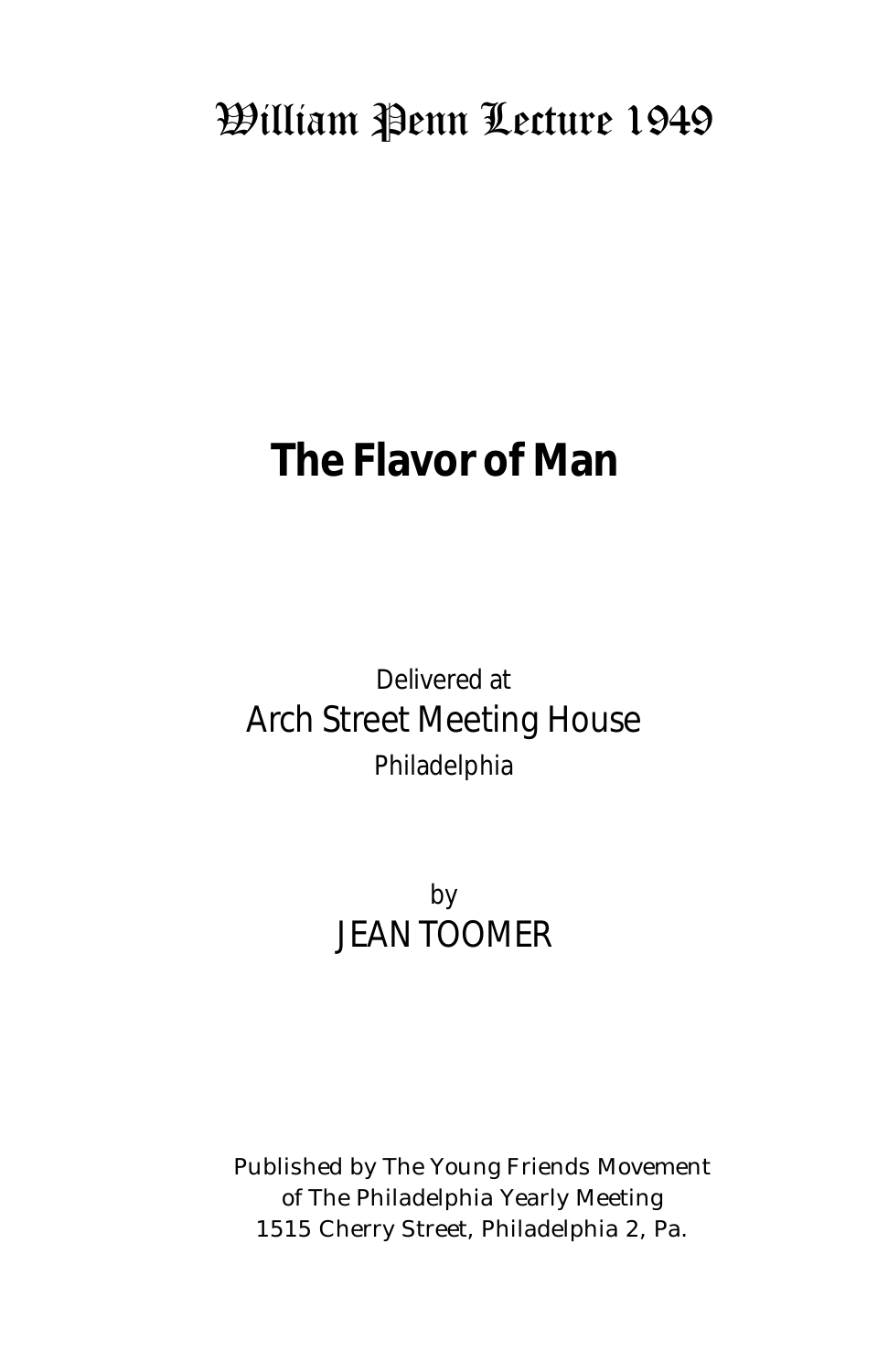#### JEAN TOOMER **2 The Flavor of Man**

Published 1949 by Philadelphia Yearly Meeting Republished electronically © 2004 by Quaker Heron Press http://www.quaker.org/pamphlets email: pamplets@quaker.org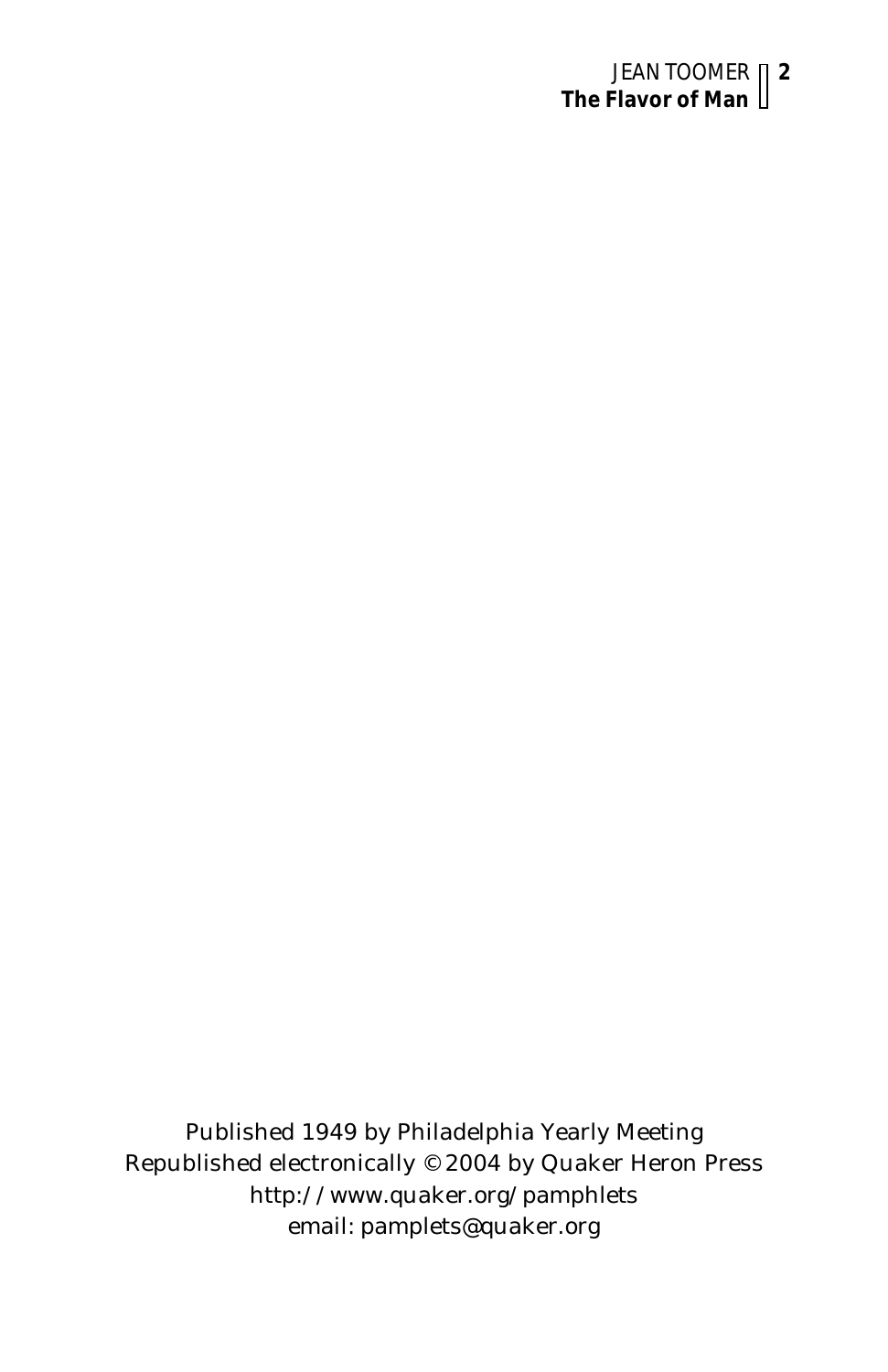#### **The Flavor of Man**

Once again we approach the spring season. Soon a new cycle of life will start in the earth; and all men, if not participants, will be beneficiaries. We advance towards new birth in the natural order. Man's hands and man's machines will be in the fields. The store of things to eat will be replenished. More generously we shall have light and warmth from the sun, and life-giving waters. The earth and all of its teeming life, man excepted, will show abundance. God shall be manifest in His World. Dawn will be the herald; and when full day comes it will come with glory.

It was this season that Nicholas Herman, known to us as Brother Lawrence, was anticipating when he saw the bare tree that soon would be renewed to full foliage, and received a high view of the providence and power of God, and felt kindled in him a true and abiding love of God. He was then eighteen years of age, having been a soldier and a footman. Thus by God's grace the former soldier became a tender person, the footman received a measure of holiness. Then and there that young man was given the flavor of man, for the primary ingredient of man's substance is love, love of God, love of man, and through love, a sense of unity with all creation.

For the remaining sixty-two years of his life Brother Lawrence experienced an increasing fullness of life and an undiminished love of God. To live in love with God for sixtytwo years! Would that you and I might so love just for one year, one week. Some day will it not come to pass? Does the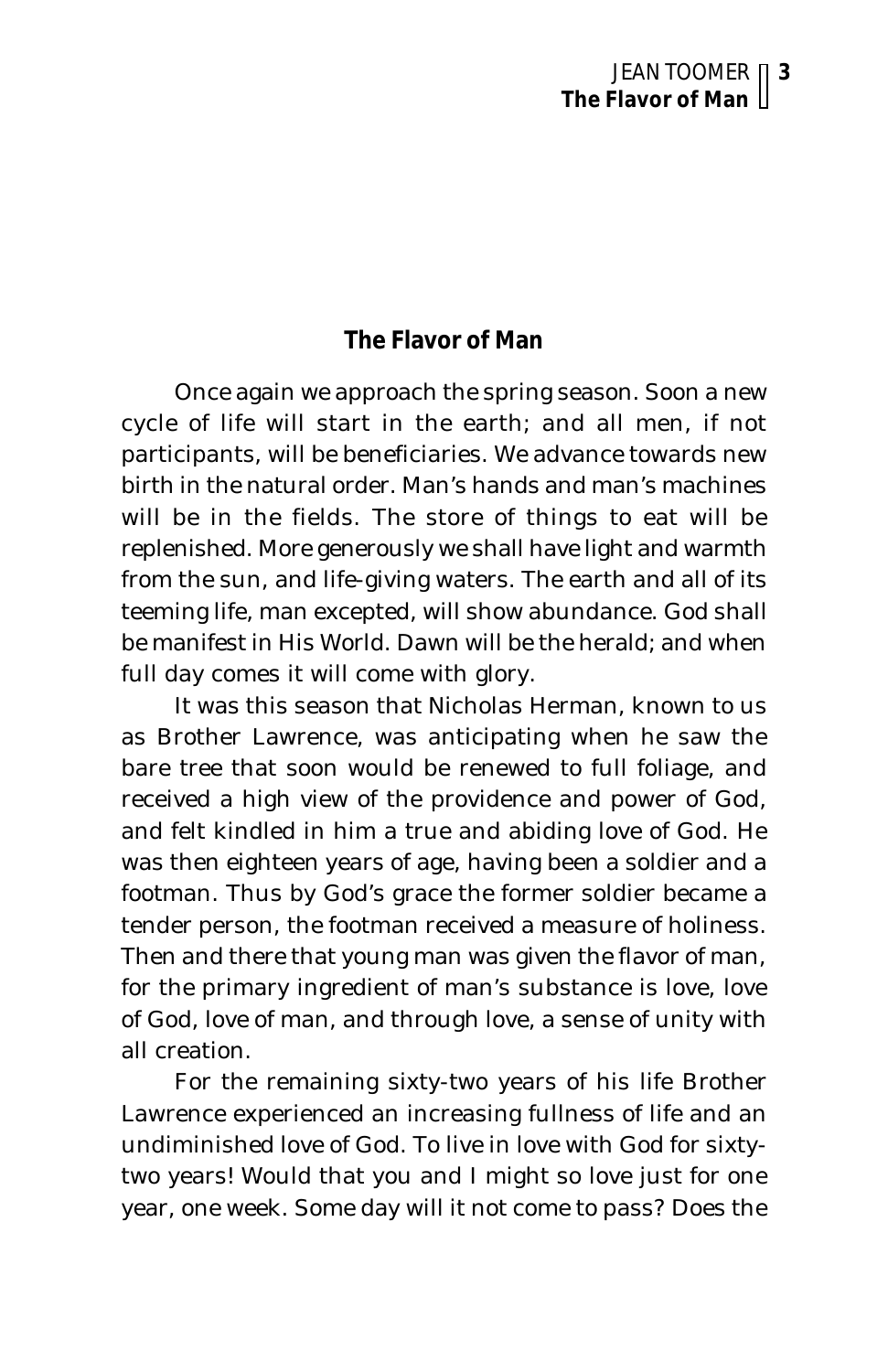divine hand, moving in eternity, touch one of us, but not others? Surely it must happen, in God's time, that He will enable all of His children to obey His first commandment. Will we ever become thus able unless He does enable us? We cannot make ourselves love. The pale yearning I feel is not love. Much of the time I have more desire for dinner than for God. Most of the time I could more readily be the devil's advocate than Christ's disciple. I am still among the descendants of the rebel angels, though I wonder if they were angels.

Yet in me, as in you, there is a power greater than myself, stronger than the evil in me, that grips my being and moves me toward a harvest. What I shall ultimately reap I do not really know, though I make believe I know by using words as if they were the reality. Of this I am certain. Our lives have meaning only as they are preparations for what the Creator has in store for His creations.

And once again, these being the days just before things start growing, catalogues arrive from the large houses that supply seeds for the gardens of America. Not long ago my wife was going through one of the catalogues that annually fascinate her, when she suddenly exclaimed, "Listen to this! Here's something for you." Indeed it was. This is what she read:

Crystal Apple. 65 days. An amazingly attractive cucumber, perfectly round, crystal-white at all stages, with a sweetness and lack of cucumber flavor that is remarkable. Produces a tremendous number of fruit about the size of a lemon when mature.

Crystal Apple. It is not called a cucumber. It has neither the shape nor the size of a cucumber. And, to cap it all, it remarkably lacks the cucumber flavor! What ingenuity and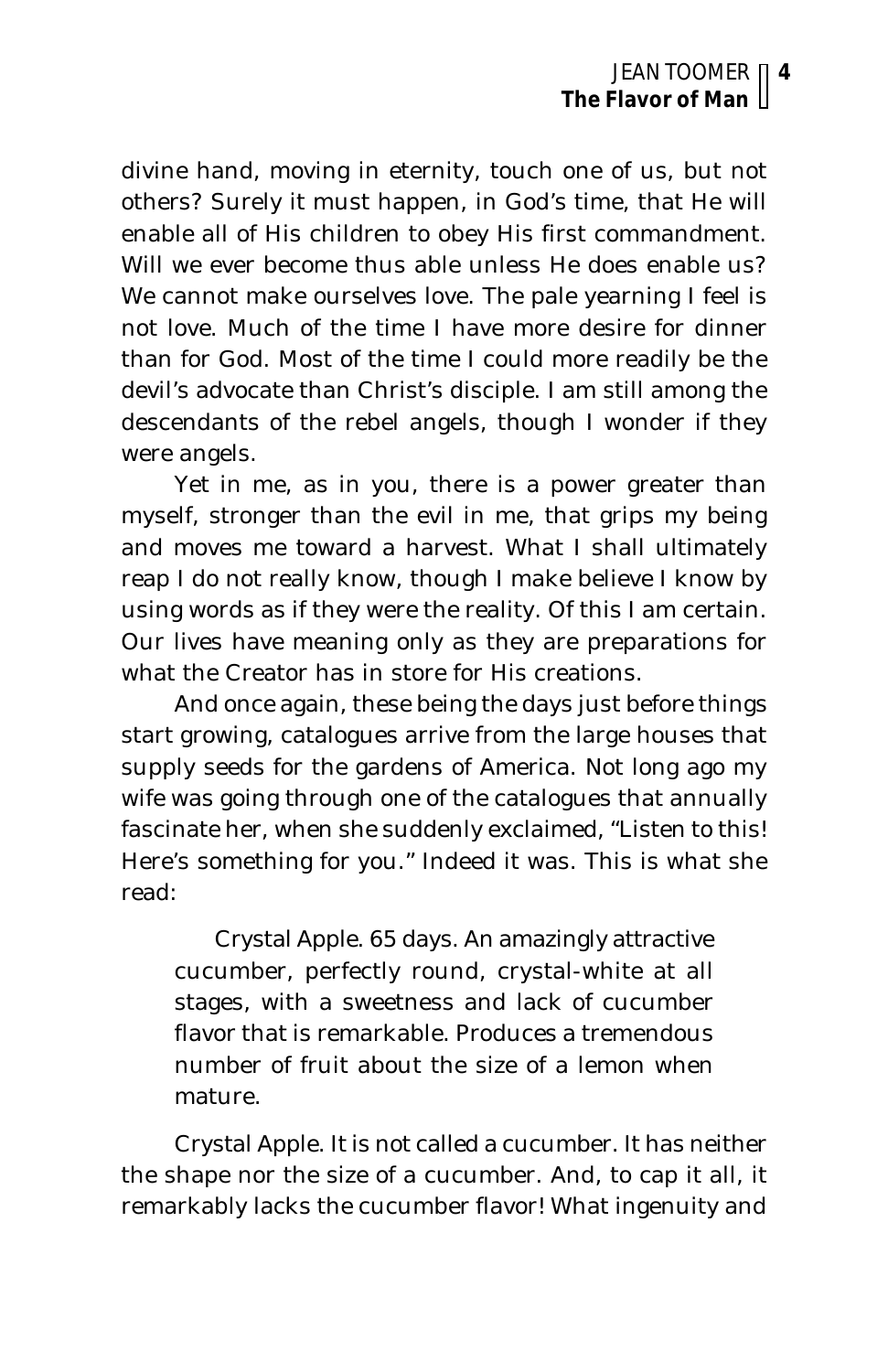labor went into the production of this cucumber that isn't a cucumber! Is this not typical of twentieth century man?

Consider the bread without the flavor of bread. In any restaurant you can get milk that hardly tastes like milk. Could it be that here in Philadelphia there is water that does not taste like water? Experts have some unpleasant but important facts for us. They tell us that it is doubtful whether there is a single stream in the United States which has not deteriorated during the past hundred years. The air of our cities is becoming smog. On most farms the topsoil is depleted. Much of our work is without the flavor of creativity; our literature without the flavor of literature; our religion without the flavor of religion.

Outstanding at this time is the fact that we have peace without the flavor of peace. But the wars we wage have the full horrible flavor of war. The bombs we make are not Crystal Apples.

In fine, there are too many men without the substance and the flavor of men. Wrong ways of living deplete our inheritance. The uncontested evil within and around us ravages the body of our life. Millions of people, having reached what should be the age of maturity, find themselves squeezed dry. Gutted lives make their miserable patterns upon the earth. They are still human beings, but something worse has happened to them than to the streams and to the atmosphere of cities.

People with an abundance of life, full of the content proper to human beings, would inevitably fashion a corresponding world. Those filled with creative energies, not to mention divine powers, would not and could not despoil the materials of the earth, exploit and fight their fellowmen.

We in America pride ourselves on being well off. Compared to the majority in Europe and Asia we are. But compared to the full norm of mature man ours is a poor life.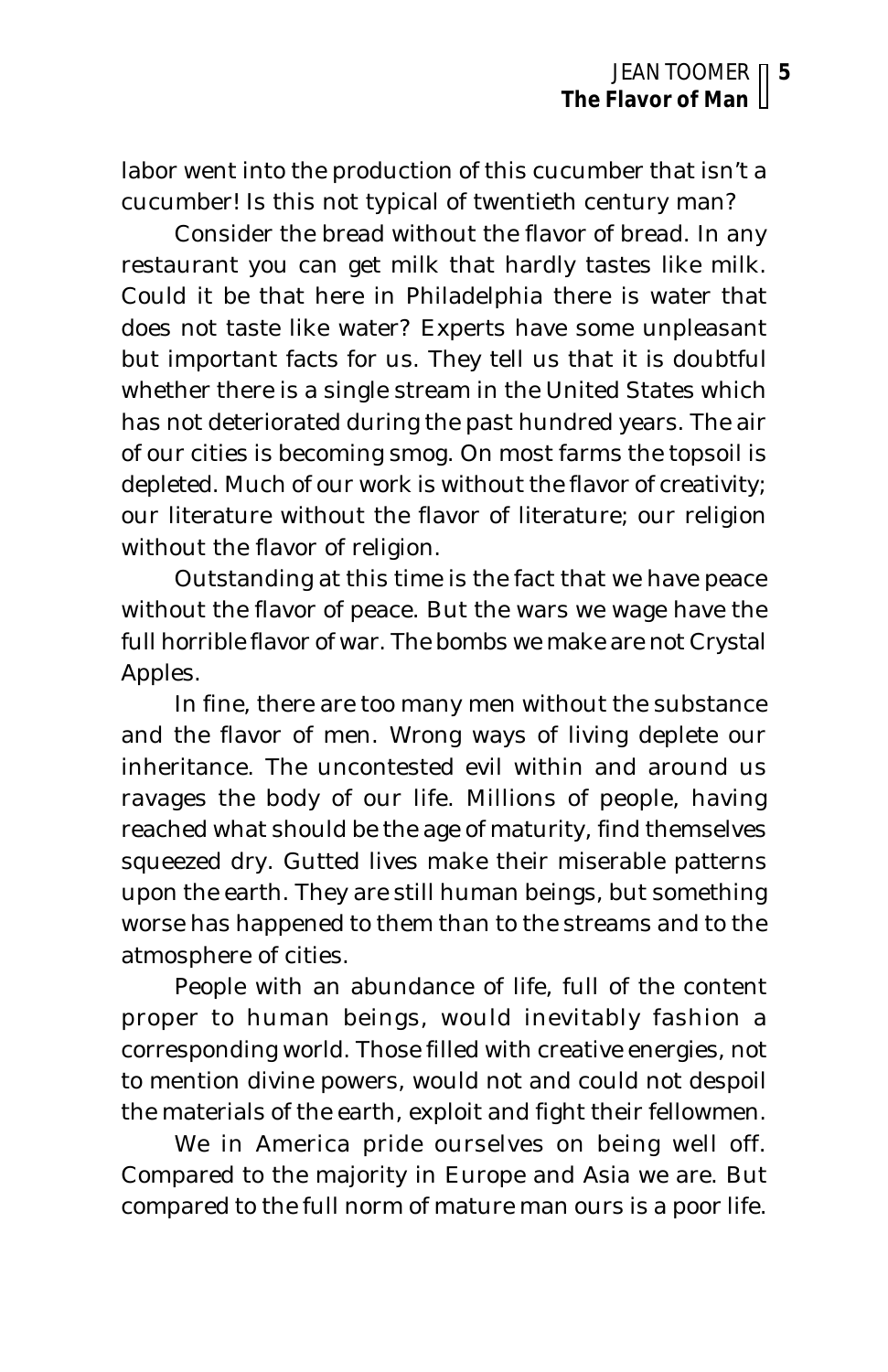Whether we be materially rich or poor, most of us live in spiritual scarcity. David, the writer of the 23rd psalm, could say and virtually sing, "My cup runneth over." We cannot. Our cups are more nearly empty.

It is this inner scarcity that causes the frustration so evident in human life as ordinarily lived. It is this frustration, in turn, that sets people against people in domestic antagonisms, racial conflicts, class wars, international wars– one party wanting to punish the other for its own frustration, one hoping to wrest from the other what neither possesses. Frustration sets people against people in strife and war. Strife and war still further bleed us. Frustration thus increases, causing ever more acute conflict. This is the vicious circle that mankind is caught in, from which we must break free. This is the locked situation that holds us tight, from which we must be liberated, from which we must arise. But how are we to rise? Not even a balloon can rise if it is empty. We must be filled. Then, as George Fox and others have demonstrated, no outside force can hold us down or prevent us from doing our share to enable others to become fulfilled.

We know, but tend to forget from time to time, the sources which can enrich the lives of the world's people. One source is the presence and works of men and women, past and present, who managed to attain some measure of spiritual fullness. Another is the hidden resources within all people. It is my belief that even those whose substance has been wasted have, deep within themselves, the powers capable of making full restoration, could these resources be reached. If salt has lost its savor, nothing can be done. Not so with human beings. Man is renewable. The great source is God, whose abundance is limitless. Christ came to open the way between men and the Eternal Being, that we might have life and have it abundantly.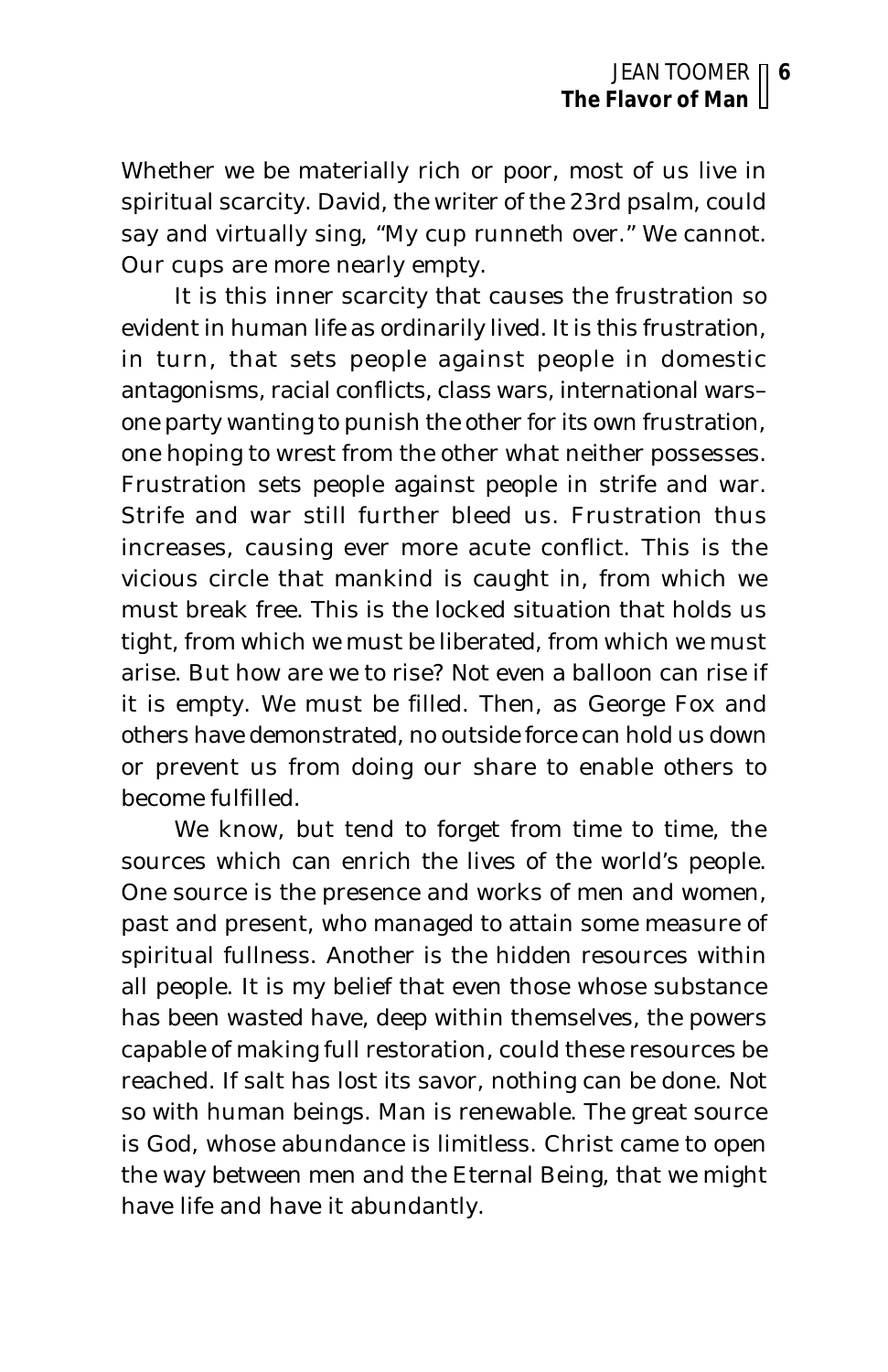A man's roots must go down into what is deeper than himself, his crown touch what is higher, his heart open to the beyond, and the whole move forward. Then will he be connected with the great heart and power of life.

Three hundred years ago in England there arose a people–and they did rise. They came upon a power. A power gathered them, and they knew they were related to the Divine Being. By awakening they opened, by opening there flowed into them an ample measure of human substance from their own resources, and, from the sacred Source, a goodly measure of the life that is above this life. A light, which previously had been hearsay, the light of Christ, invaded them. A love, which formerly was but a word to them, became the potent reality of their lives, the love of God. They found themselves changing, being born anew through a spiritual birth. Darkness and death fell away; and their condition ceased being that of spiritual scarcity in the midst of spiritual abundance. It became that of abundance within an immeasurably greater store.

At first they were not called Quakers, nor did they seek to become Quakers. They sought contact with the mighty power whose touch makes men tremble. They sought to be Christians through and through, to possess what they professed, to be followers of Christ and more, to have Christ and his redemptive love real to them–to know this, to *be* this, experimentally. And to this end they disciplined their total lives.

Each in his and her measure made the discovery which the whole world awaits; namely, that there are direct and immediate links between man and God; and that, when man's seeking is crowned by God's grace, the apparent separateness of man from Deity is superseded by a wondrous partnership. No other discovery can mean to us what this one means. With it, all that plagues us begins to fall away.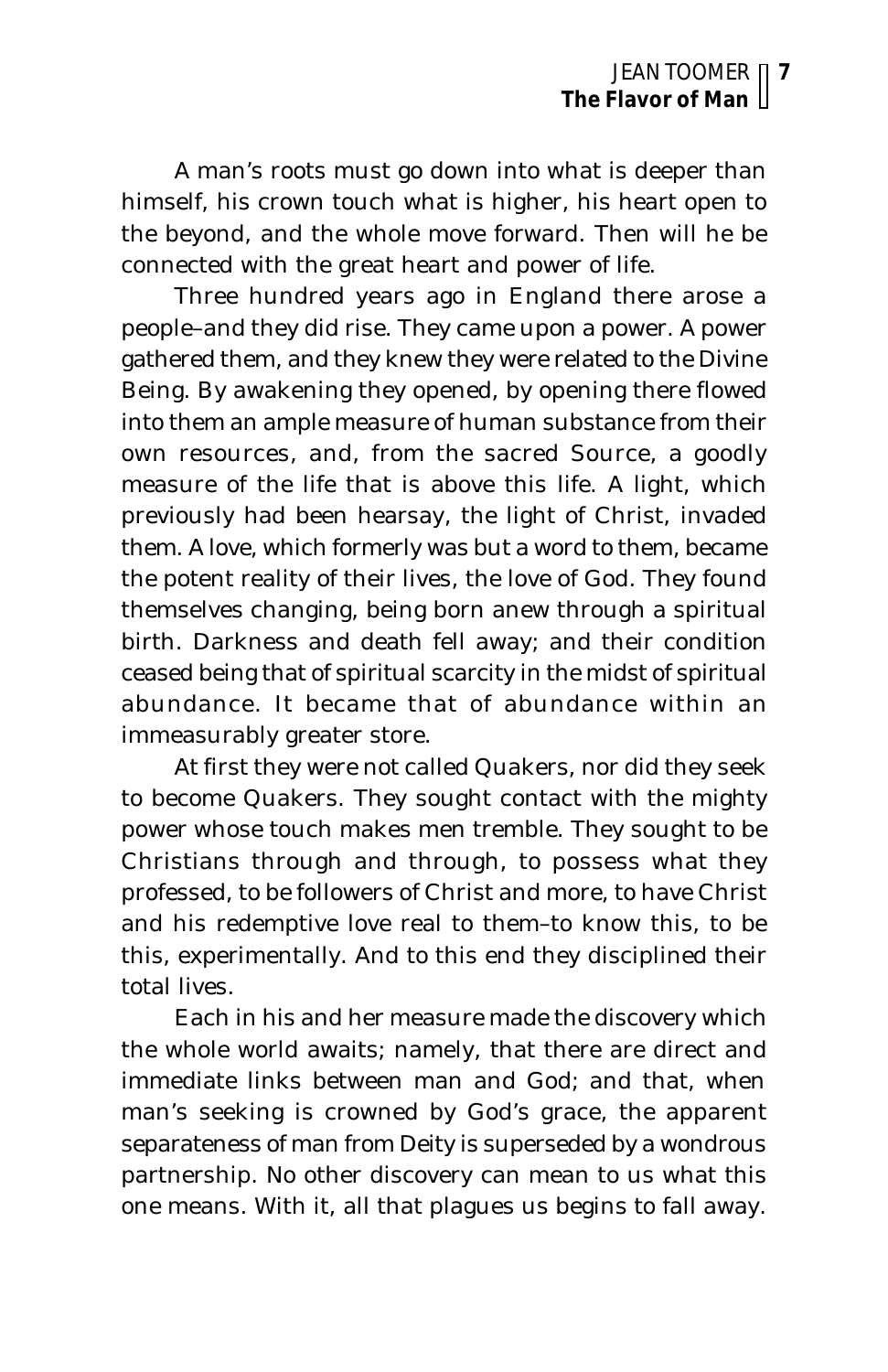Without it, discover what else you will, the hard knot of our darkness remains. Evil is evil only because it separates our consciousness from God. Overcome that separation and we have overcome evil. Pain is pain only because we lack realization that we are related to divinity. Problems are locked problems because of the same lack. The divisions between individuals and groups are so wide, and often so injurious, because of the same. Whoever realizes his connection with God is unlocked. In some measure he is released from his tight self to God and to men. All life is transvalued. Days and nights have sacred meanings.

Those early Friends, as we know, were gathered from all ranks and levels of society, and from all occupations. Unified into one body were farmers, fishermen, tradesmen, innkeepers, shipmasters, jailers, soldiers, blacksmiths, preachers, ladies, knights, squires. There is indication that certain thieves, harlots, and murderers were affected. Many were changed from their old ways to the new way, and what they had been was as nothing compared to what they now became.

God's radiance spread from man to man. People felt as though a holy contagion were upon them. As the word of life was spoken in each one, each became of good substance and good flavor, and all were joined together by the Spirit wherein men have brotherhood. An irresistible power was in them, behind them, before them. Knowing what was being wrought within themselves, and how swiftly, and how rapidly it was spreading, they could not doubt that God's hour was at hand; that He was coming to touch and teach His people, every one, and lift them into a new dispensation with the full flavor of the Kingdom; and that they, the people now called Friends, were God's agents to transform the world.

It is difficult for us in this secular age of mechanization and global power-politics, living under the cloud of world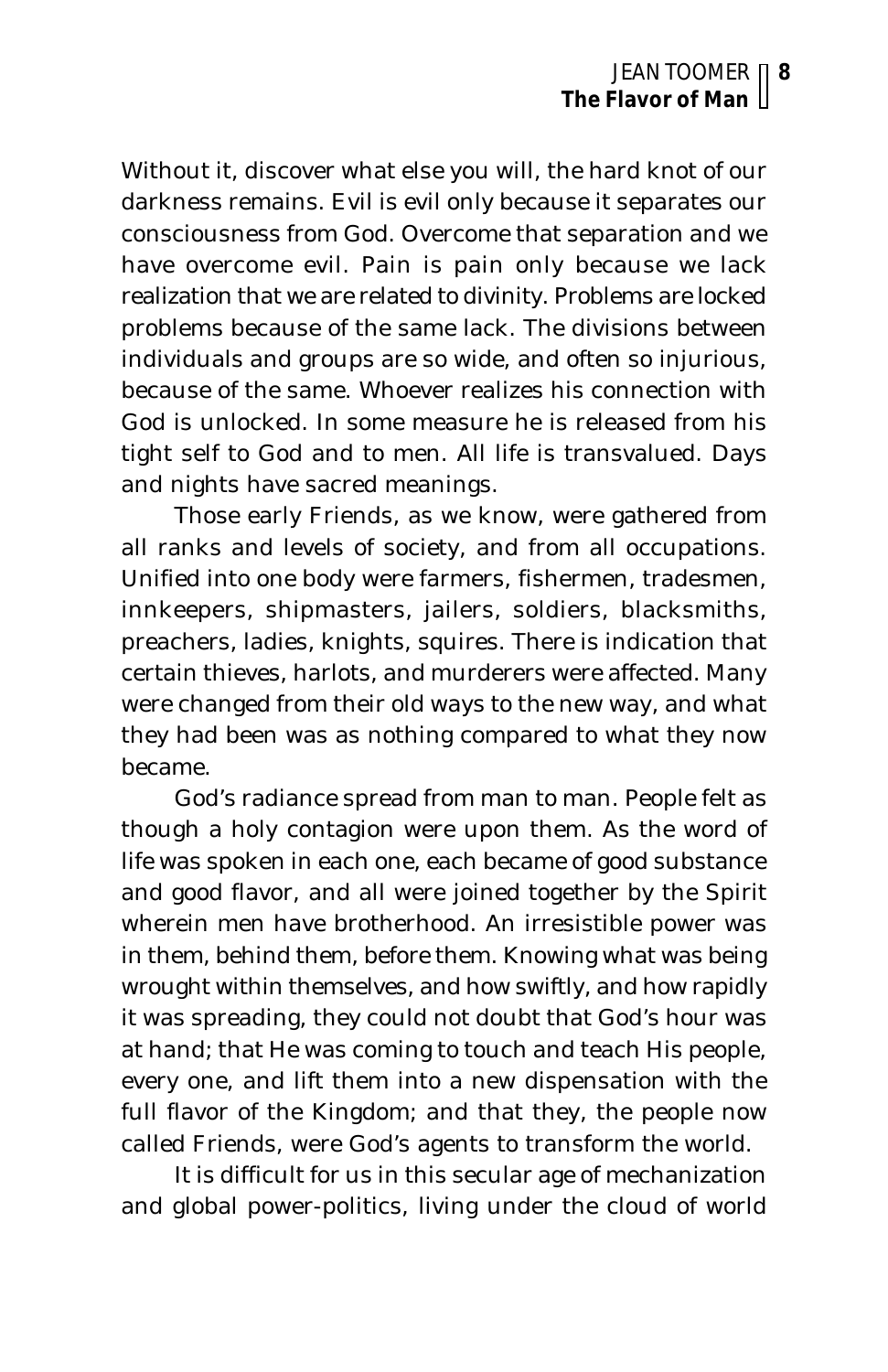wars and the rumble of catastrophe, to imagine the vision that glowed in those early Friends, to feel with like conviction that God's Kingdom is coming, coming swiftly, gathering the world's people into the long-awaited resurrection. We can more readily believe that anti-Christ is upon us, empowering evil, widening the path that leads to destruction.

We must acknowledge that the world of darkness is potent and, at the present time, ominous; but it is not the only possible world. There is another Being behind and above our ordinary persons. There is another world behind and above our ordinary world. We must renew the vision of that other world. The only way to renew it is to have experiences similar to those that gave it birth. To have such experiences we must seek God who gives them. The only way to seek God is to seek God first. Deny the nayward, affirm the yeaward, be true to those stirrings and motions which He starts in us, refuse priority to all else, and be faithful to the sacred.

Many British people of those days did not like the flavor of the Quakers. To some, the Friends savored not of Christ but of satan. Others feared that these religious radicals did have the true power of the spirit, and, having it, threatened to overturn the entrenched social and churchly orders. So they broke up their meetings, stoned and beat them, and threw them into jail. In prison the Quakers were more truly free than those who committed them. And right in the jails, amid the filth and the stench, those Children of the Light continued to radiate the Light.

The dynamic center of the Quaker movement was of course a man known as George Fox, but who once said of himself that he had a name unknown to men, a new name for the new man born within him. William Penn referred to Fox as "the first blessed and glorious instrument of this work," Penn, after Fox's death, paid him one of the finest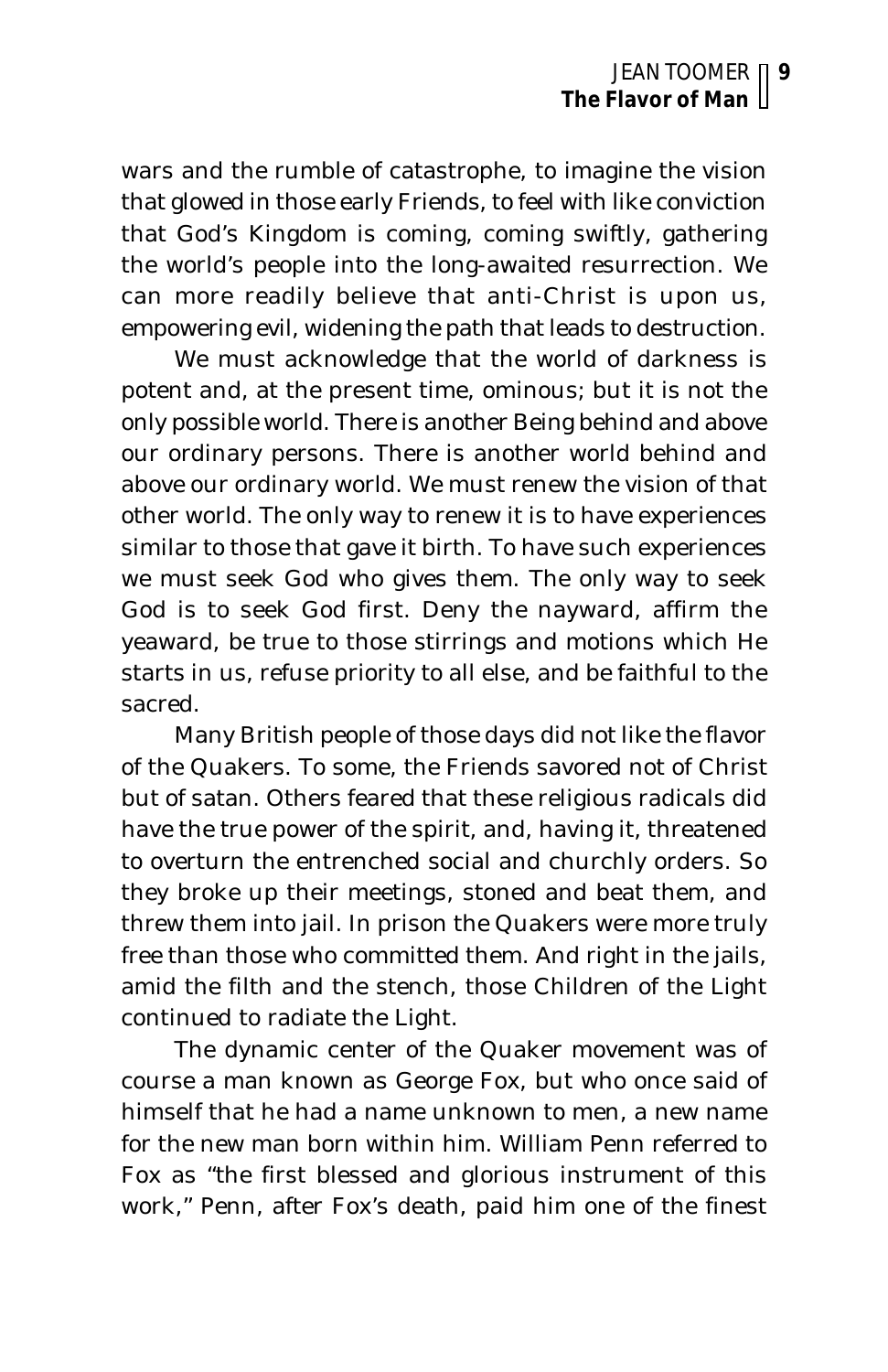tributes ever given man to man. Excerpts from Penn's portrait will refresh those who know them and give others a sense of the substance and flavor of George Fox.

He was a man that God endued with a clear and wonderful depth; a discerner of others' spirits, and very much a master of his own. As to man he was an original, being no man's copy. The most aweful, living, reverent frame I ever felt or beheld, I must say, was his in prayer. He exercised no authority but over evil, and that everywhere, and in all; but with love, compassion and longsuffering. Though God had visibly clothed him with a divine preference and authority, and indeed his very presence expressed a religious majesty; yet he never abused it; but held his place in the church of God with great meekness. Having been with him for weeks and months together on divers occasions, and those of the nearest and most exercising nature, I can say I never saw him out of his place, or not a match for every service or occasion. In all things he acquitted himself like a man, yea, a strong man, a new and heavenlyminded man, and all of God Almighty's making.

Admit the excesses of George Fox, take into account those of his traits which have caught the eyes of the psychiatrists, and you still have a prodigious human being– and one, moreover, who turned men not to himself, nor to the power in him, but to God and to the power in themselves. He called men to be set free, not by themselves, not by other men, but by the Truth that illumines and liberates.

He knew the ravishing love of God. He was released to God and to men. He ascended and he extended. His abundance increased as he gave it away.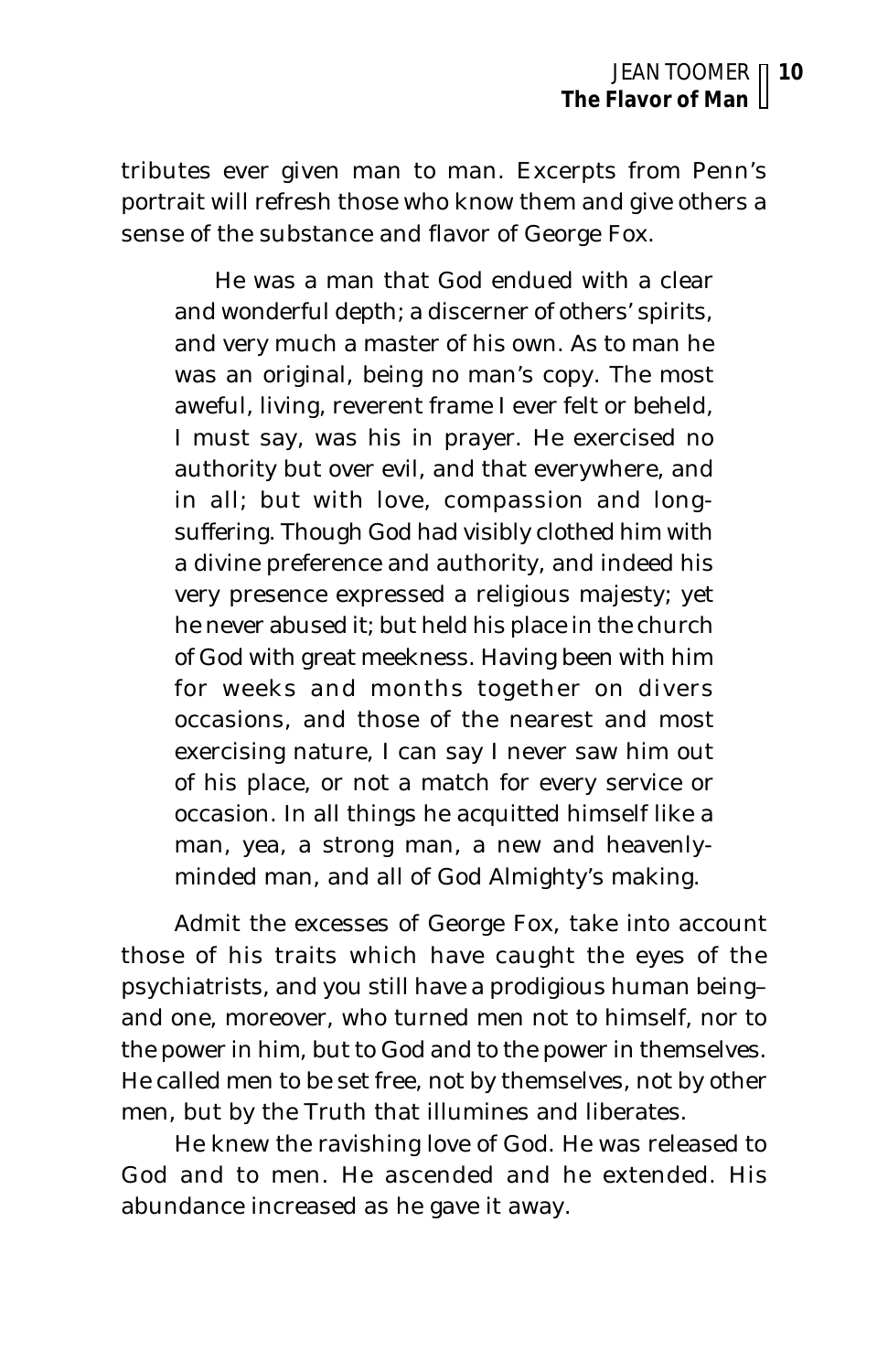Outward change inevitably follows inward change; inward does not necessarily result from outward. Fox's chief aim was not economic or political reform, nor church reform, nor even peace. He aimed directly at the heart of the human situation–the change of changes, the radical change of man's consciousness, values, ends – the change of man's very being, and of his apprehension of reality. And he himself was the instrument, so that it actually happened in some numbers of people. Other men have had a similar aim; too few have had the effective power and purity.

When this man was in meetings he gave his flavor to the meetings; when in the market place to the market place; when in courts to the courts; when in jails to the jails. They tried to beat him down, to break his spirit. Man's spirit, when reinforced by God's, is unbreakable. They threw him into prison after prison. But he was inwardly released. No outer restriction could constrict him. In or out of jail he declared the Truth and changed people. Wherever his body was, he remained in the power, in the pure air of the spirit.

What enabled George Fox to be what he was and to do what he did? Shall we regard him as a religious genius living on a level unattainable by us? Was he favored by God more than we can ever hope to be? Not at all; but I find that some Friends of today tend to hold one or both of these views, and thereby miss the meaning that Fox's life can and should have for us. As his own ministry declared, his experiences were of a type that we may come to have, some time in God's time, provided we do our part. There were practices he engaged in which, if known and practiced by us, will promote our rise. I have no thought that we should or could become like Fox. He was no man's copy. Neither should we be his copy, or any man's. Each of us, though bearing the common human stamp, is unique. It is a matter of levels of possible spiritual awakening and attainment.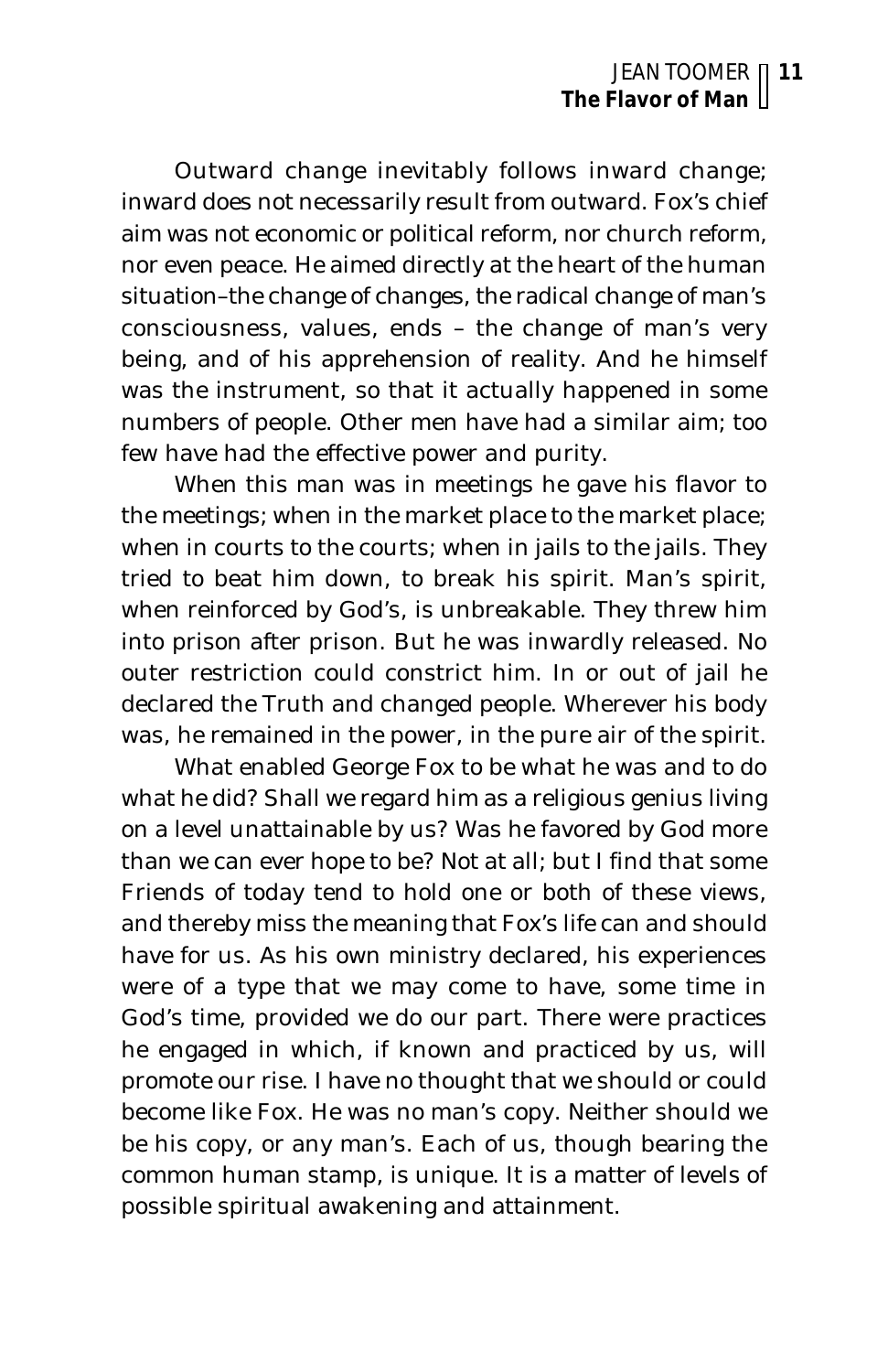Later on we shall see what Fox's crucial experiences were. Investigation of his inward practices, important as it is, lies beyond the intention of this paper. It is to be hoped, however, that each and all of us, particularly our young people, will pursue it. One of the best pieces of advice ever offered to aspirants in the religious life is contained in a book, published anonymously, *The Path of the Saint.* "The task before us is not to imitate what the saints do *after* they attain to divine knowledge. Instead we must acquaint ourselves with the means and exercises they used to achieve their goal."

William Penn was among those opened, raised up: and set in new motion. He too ascended and became of good substance. He too extended. And within, behind and before him was the larger substance and motion of the world that the Quakers were creating. Having entered into a new world of the spirit, he carried the flavor of it across the ocean to the land that was to become America, and began his Holy Experiment; wherein men, on a basis of wise economy, concerned government, and in all things fair dealings with one another, were to move Godwards, were to merit the grace of new birth, so that in truth and wholly they would be changed men, new men in a total New World.

What has happened to that Holy Experiment? Has it increased and spread? Is it evident in the Market Street of the city still called the City of Brotherly Love? Does it radiate from the City Hall, on top of which stands the colossal statue of William Penn? Is there an uncommon light in the eyes of the city's people, and in their hearts a common goodwill? Has it been modified and enriched by the aspirations of other peoples and the vision of other faiths, so that it now covers the entire United States? Is this what modern America means to itself and to the world?

Or is it, rather, that the Holy Experiment has suffered during the intervening years a fate similar to that of the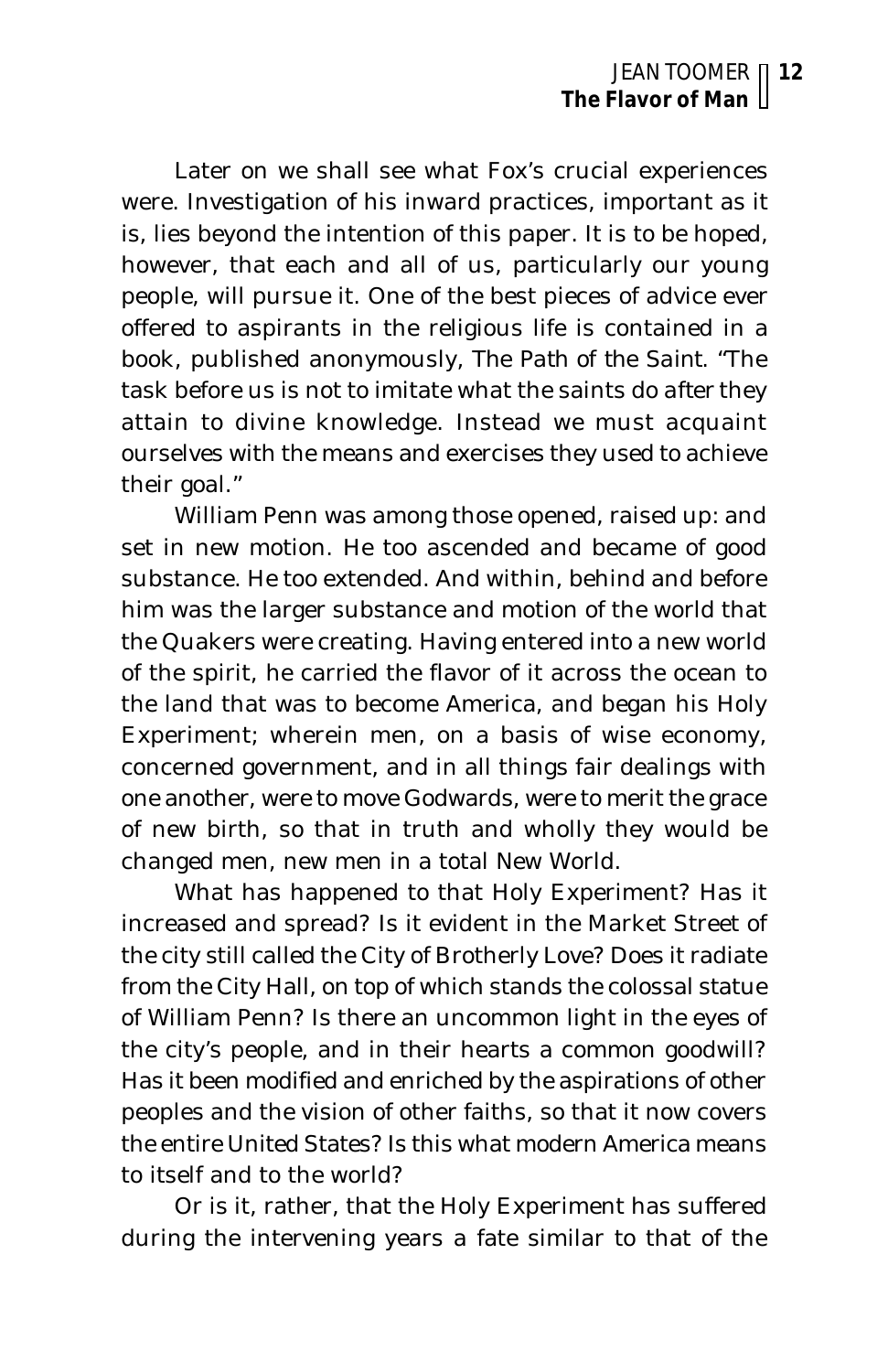top-soil, the streams, the atmosphere? If this latter be the case, what mainly should we do about it? Strive by means of prayer, worship, service, and a creative contending with oneself, as Penn and most of the early Friends strove, to merit a spiritual birth. Surely we cannot give the flavor of God's world to this world unless we ourselves have it to give. We cannot organize our world as an expression of God's Kingdom unless we know by experience the nature of the model. Those who would lead others to the Kingdom, but have not seen it themselves, are likely to mislead. Most of those who doubt Christ do so because they doubt Christians. Most of those who doubt God do so because they doubt men.

As I ride into Philadelphia the train stops at a station near which is a building bearing in large letters this sign: Wrecks Our Specialty. It refers to motor-cars. I am thinking of human beings. I am thinking that that sign is appallingly appropriate to an aspect of our own civilization and every other of which we have record. Not *whole men* our specialty. Not *holy men.* Neither our own nor any other culture has been so enlightened. Wrecks–and my heart aches. Human wrecks by the millions. They are to be seen in the slums of any city, in hospitals, in poorhouses, on the roads, on farms, and in mansions and penthouses too. These are the wrecks of so-called peace-time society. The wrecks of war-time society are here and there the world over, and the mutilated bodies of countless thousands are buried out of sight.

Not far from this meeting house, at Byberry, there is a Pennsylvania state institution for the insane. It specializes in the acute condition of wreckage that is being increasingly caused by the severe dislocations of our time. It is said to be typical of such institutions throughout the nation that congratulates itself on its prosperity and well-being. Some of us are concerned about that place and its people. Some have given service there. Albert Deutsch has made a nation-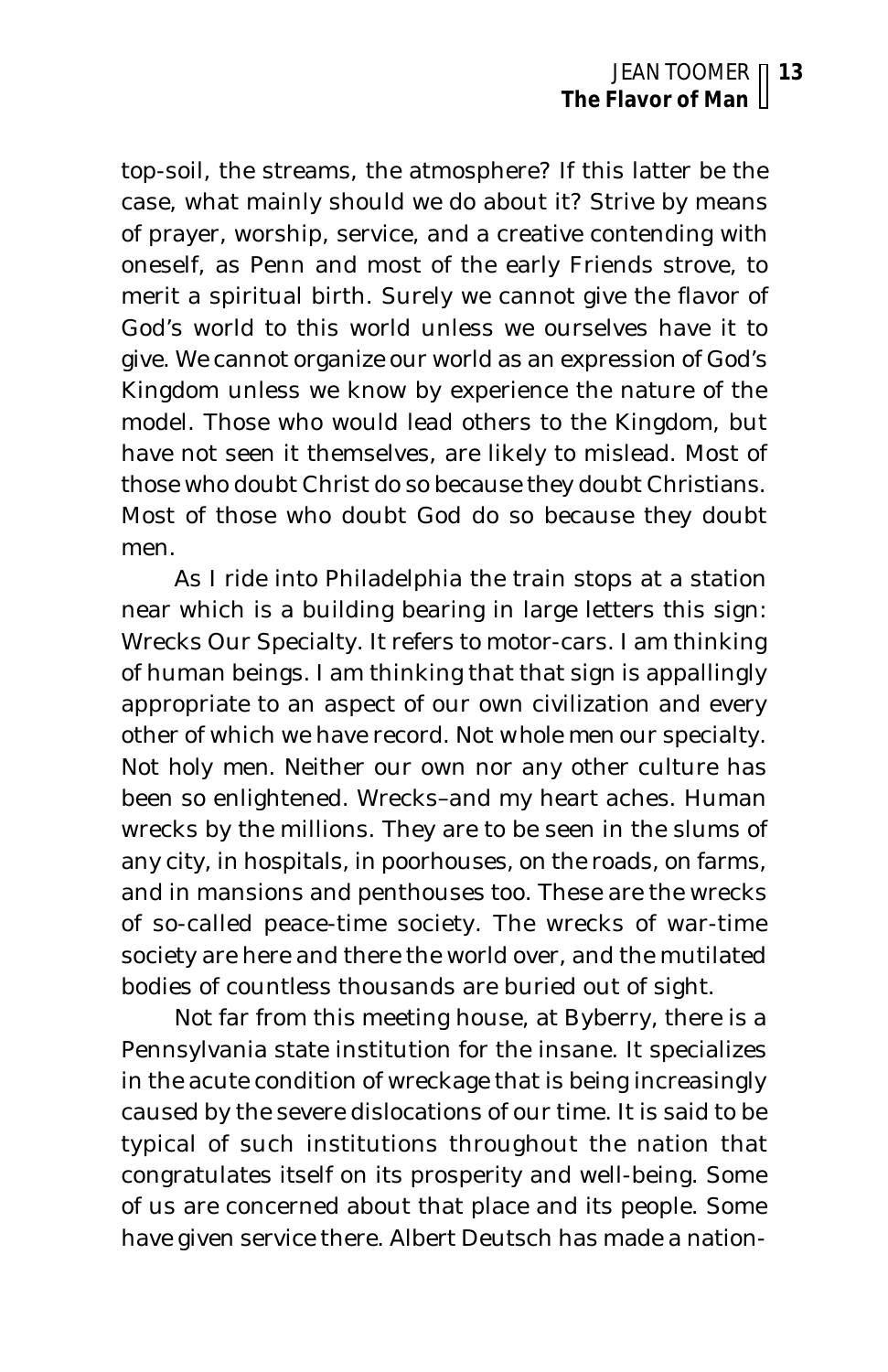wide investigation of insane asylums and recorded his findings in a book entitled, *The Shame of the States.* Writing of Byberry he says:

I was reminded of the pictures of the Nazi concentration camps at Belsen and Buchenwald. I entered buildings swarming with naked humans herded like cattle and treated with less concern, pervaded by a fetid odor so heavy, so nauseating, that the stench seemed to have almost a physical existence of its own.

I hear this and I say–there in that institution the flavor of man has departed, and a stench taken its place. There, but for the grace of God and the help of some of my fellowmen, I might be, my body among the naked bodies, my mind among the unhinged minds, my soul in the torment of being bound to an instrument it cannot use. I am humble before so much choked suffering. So many of our kinsmen are in asylums so-called, in ghettos, in concentration camp and colonies, and in some high places, critically reduced below the par of man. Does it matter that some have white bodies, some black, that some are Jews, some Gentiles, some Republicans, some Democrats? It matters that they are human. It matters that they are men and women, whatever else they are or were, but have lost the powers and the faculties proper to men and women. May God reach those beyond human reach.

Your and my comparative good fortune carries with it the duty that we shall share such substance as we have, and increase it so as to share it more. Every human derelict puts the cross upon those relatively whole and sound, and reminds us to be disciplined and dedicated.

Man has made his impress upon the earth–and upon man. Each generation leaves its mark, each individual. Some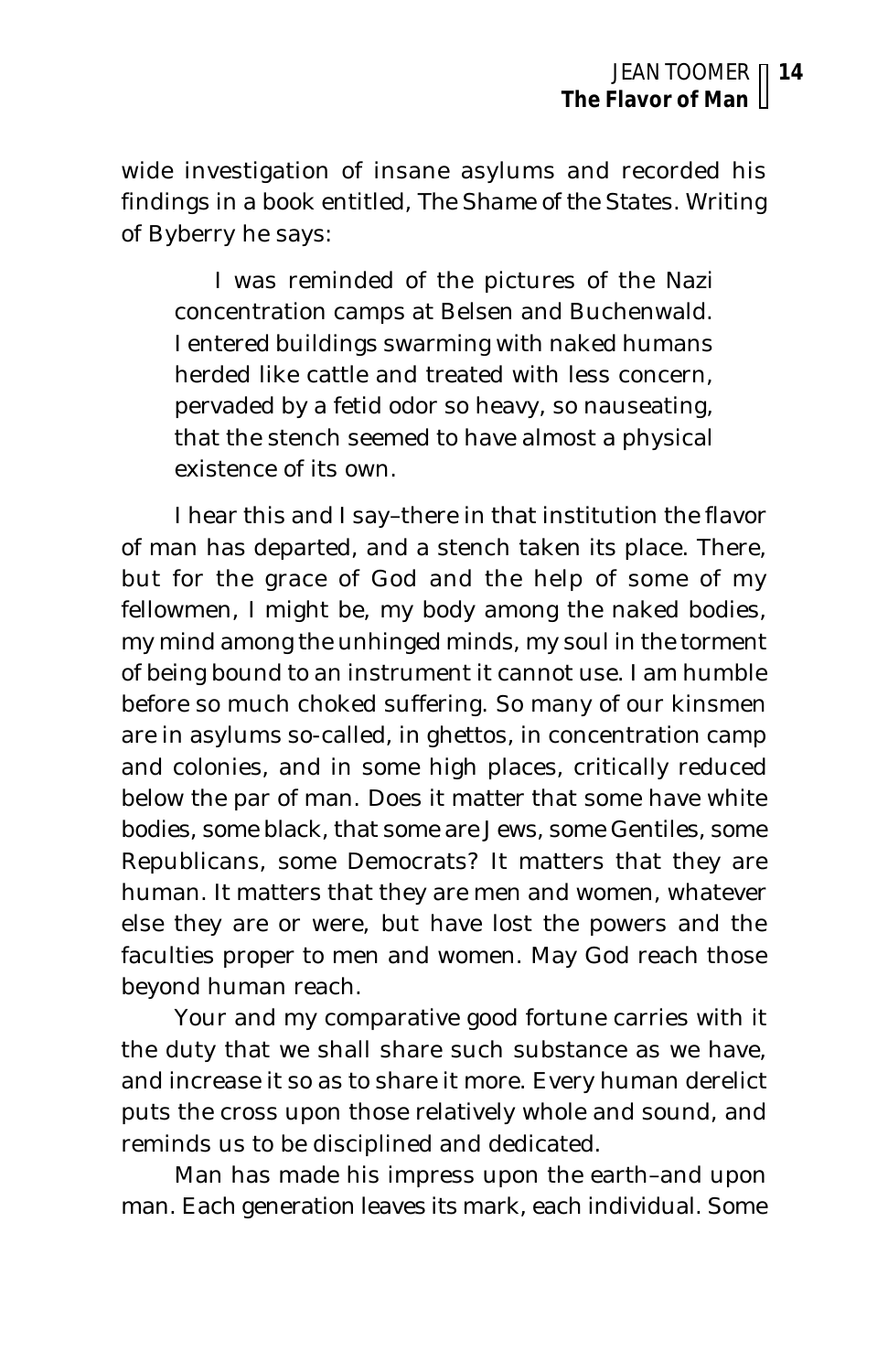marks are magnificent, some have beauty; many are ugly, many are blights. Claiming to develop Earth's resources, men have carried on a systematic exploitation of them, and of each other. Forests have been hacked down, land ruined, nature's stores squandered, people enslaved. In the name of farming, deserts have been made. In cities there are slums and filth, and on the outskirts smouldering refuse. By their marks the vaunted lords of the earth are revealed as rebels against the harmony of Nature, against the laws of their own beings, exiles from God. The lords are outlaws. Now the rulers of the two most powerful nations of the world are contemplating and preparing for – or, as they would say, preparing against – a war that may indeed end war by ending man.

In God's Kingdom there are no policemen who might descend to earth and prevent our committing race-suicide, impound us until we come to our senses. Yet I pray that His power may reach us directly in this hour. I pray, not because I think men should cling to this life, or have indefinite tenure on this planet. But if we are to continue living, may the ignoble and the mediocre be burnt out in the fires of this age. May we be regenerated and live nobly.

From all sides, especially from the scientists, we hear that there is a desperate race between education and catastrophe. Education moves slowly. Catastrophe moves swiftly. Time runs out. The alternatives, I am convinced, are starkly these: Transcendence or extinction. We must rise, rise above ourselves into that ocean of light and love, or the ocean of darkness and death will engulf us. We must rise not only so as to surmount impending catastrophe, but that we may take a decisive step upward towards our true destiny. The peril of the present situation, if we make good use of it, can release force for human transformation.

Words no more than point to the tragic yet potentially wonderful condition of man in our time. Our deeper rhythms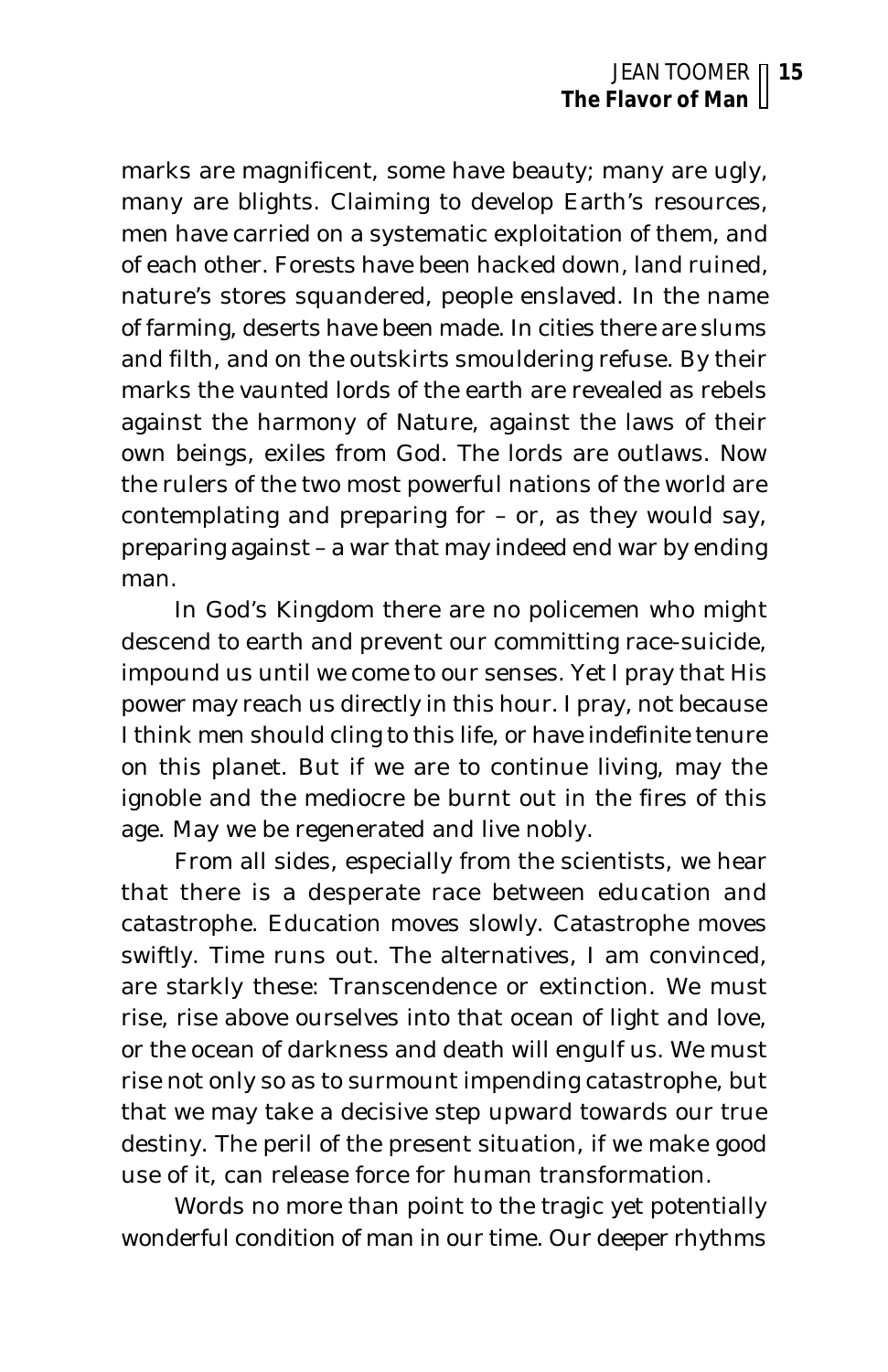may seem a death march; rightly heard, they may herald the approach of mankind's ascent to a higher level of existence. O, that we might go down into our roots and meet one another, below words, below thoughts. Now is the time to meet the reality of that of God in every man, and to realize that all the peoples of the earth are brethren.

As we go down to rise, we shall encounter under the surface, and shall have to penetrate, an obstruction more unyielding than words. It is a knot of darkness in each of us, composed of indifference inertia, prejudice – all of our nayward forces. It is tied tight by fear, and by the self-willed, self-sufficient ego. This is what keeps us away from our Father, and from each other, and from all that lives. Take hold of it. Loosen it. Suffer it to be burnt out. Go down under the knot of death; for below it, still below it is the golden core. There we shall find the forces of life that rise, and that will lift us with them. This is the inward journey.

Young people in whom life is fresh, who have not yet acquired so thick an insulation between themselves and Deity, may they make way to the sanctuary of the heart, and bring to earth the flavor of heaven, and bring to men the flavor of God.

It may be, as some think, that the condition of man's world is currently showing signs of improvement. It may be, as others think, that nothing has yet been done to lessen the undertow to destruction, much less to free us from it. But we here are certain of this. Times of crisis must not be used as an excuse for demoralization and inner collapse, or for relaxing the struggle that each and all are called upon to make. Whatever the world situation, we must make certain that at least a remnant continues to live within the moral law, upholding human values and duties, acting on the conviction that in each human being there is an undying essence or soul that survives the death of the perishable body, and persists ultimately to fulfill God's purpose.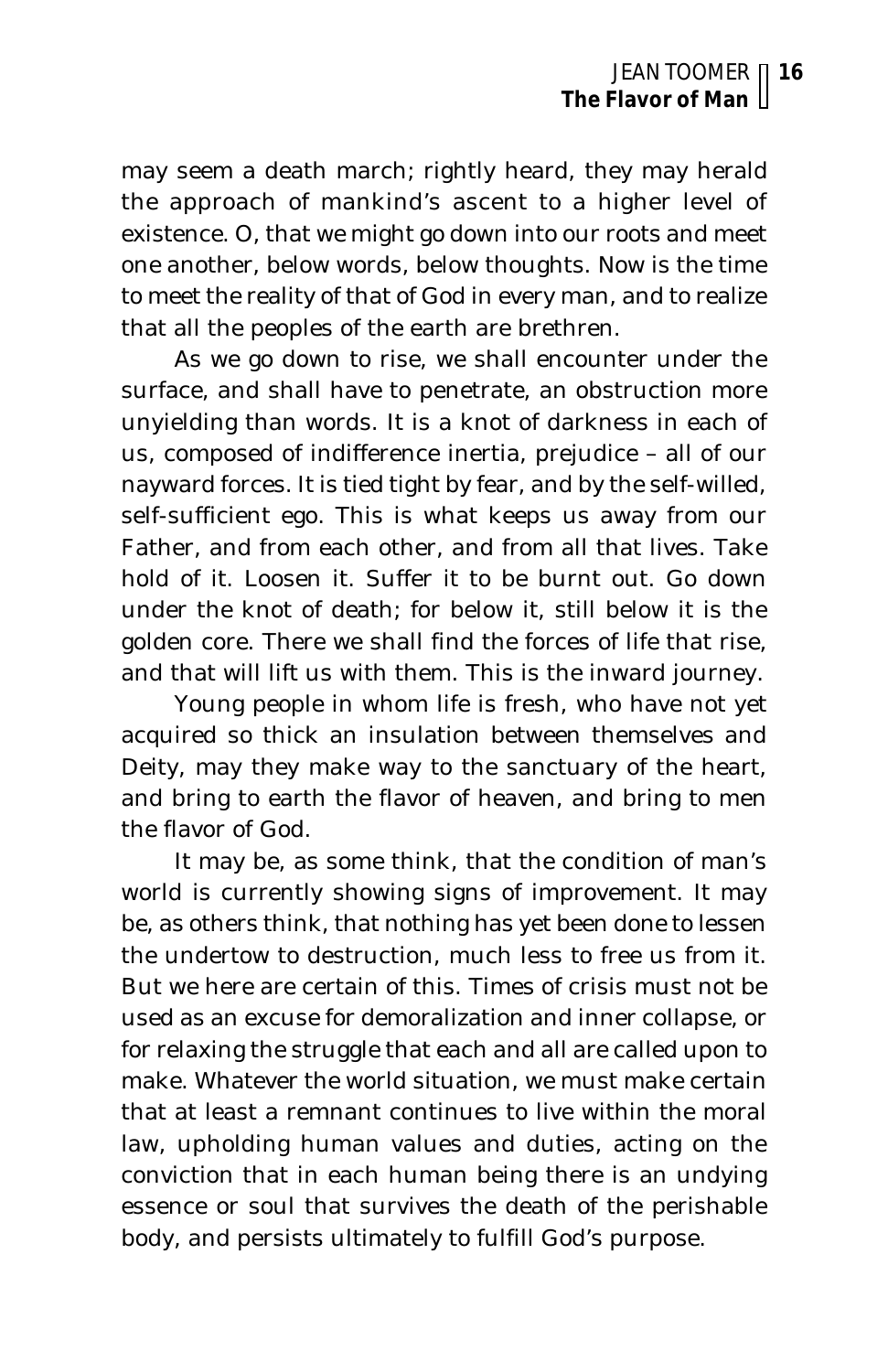For the sake of Christ's work on earth, for the sake of others and of ourselves, we are obligated here and now to do all we can to dispel the stuff of darkness; to retain the good substance we now have, regain what has been lost, and continue growing. Douglas Steere has said, "The power of renewal is part of the nature of man." Creative living activates this power.

Suppose that by creative living, each in his own field, each in accord with his uniqueness and in harmony with the common structure of man, we have regained, at the adult level, the wholeness and the flavor natural to a child, and have acquired marks of maturity. Is this all? Do we stop here? Is this the end of development? Has God nothing more in store for us?

Even a perfectionist would have to grant that this would be a great deal. Were some number of human beings to become as adequate in the human order as a tree is in its order, the whole atmosphere of our world would begin to clear, the spiritual and physical slums to disappear, abundance to replace scarcity, and war cease. Considering how many of our kind usually become derelicts, it would indeed be wonderful could there be a substantial increase of those becoming whole and sound. Considering the agelong condition of the mass of people, it would seem nothing short of miraculous were an effective number to flower in just a natural way.

Yet there is more. There is still the Beyond. There is a rise as high above the ordinary human as the ordinary human is above the animal–and we should know of it, so as to lift up our eyes and aim for it. There are higher terraces in the life of man. To attain them should be our long-range objective. The human adventure does not end with ordinary maturation. Were we as adults to fulfill the promise of childhood and become integrated, we would still be within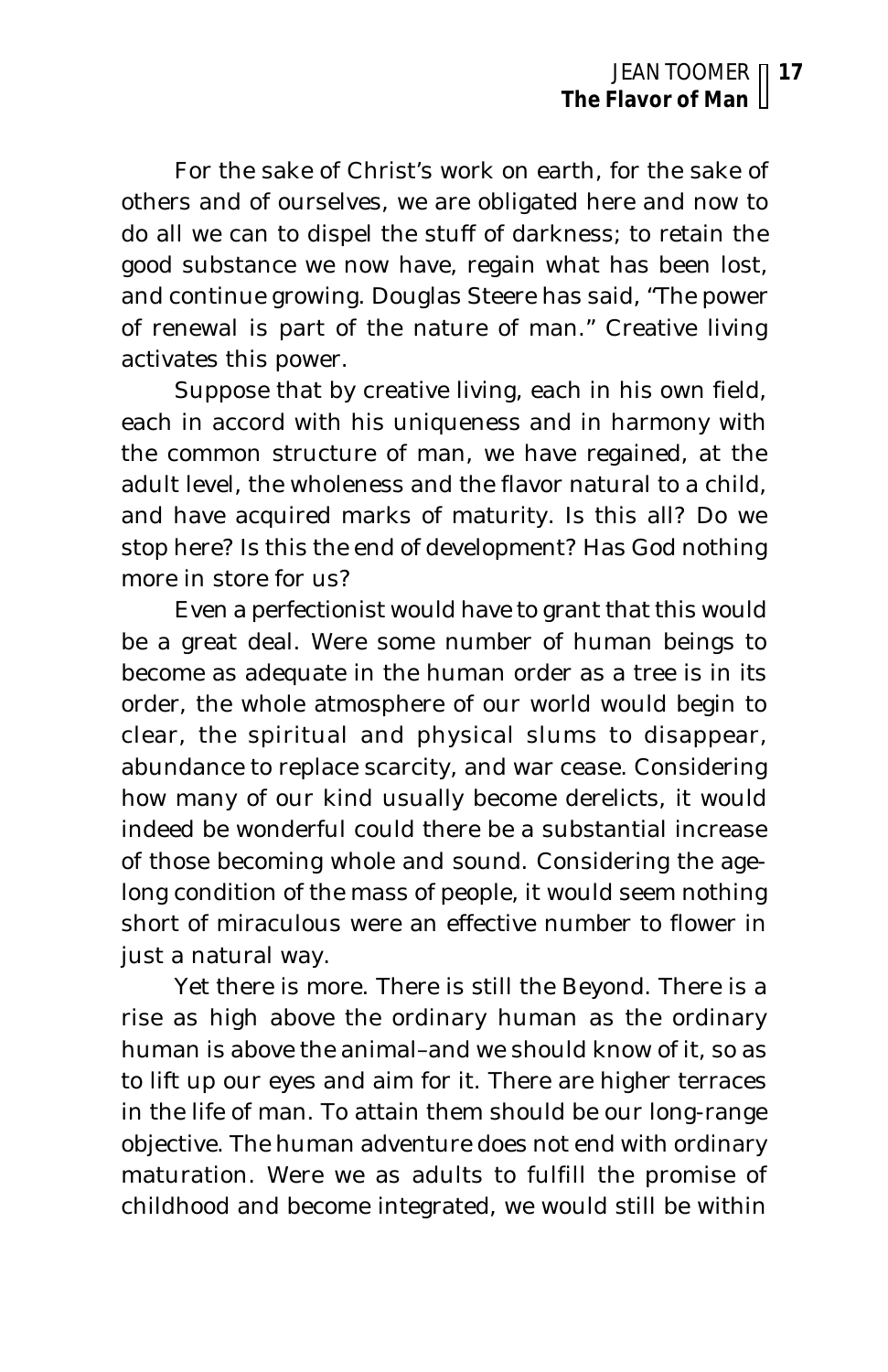the frame of the first birth. A second birth awaits us. Were we to flower in a natural way, we would still remain in the natural-human order. God's design for us is that we rise higher, in virtue of His yeast and seed in us, through a spiritual birth into the divine-human order. Robert Barclay referred to the higher state of being as the "new creation."

Religion is rooted in the entire life of man. With what objective? To nurture, guide and implement our growth in the spirit up to the threshhold of transformation, and beyond. Religion's first total yield occurs when a man becomes a risen being. For only then can he truly pray, worship, and live a wholly consecrated life. Then he can effectively practice the love of God, and the love of men and all creation.

How do we know that it is possible for man to rise above himself and become established in a higher condition? There is evidence. If not yet within ourselves, it is to be found in the lives and works of some men and women; specifically, in the records of Quakers from the early days up to the present. Said William Penn of the early Friends, "They were changed men themselves before they went about to change others." So it must be. The reformers must themselves be reformed. They must have undergone a new birth before they can speak and act with the power of the resurrected. Prophetic ministry can only come from prophets. Apostolic work can be done only by apostles.

They were changed men, said Penn. But how changed? They were changed by God towards God, and toward one another. They were born again of the water and of the Spirit. Thus they knew what Nicodemus could not comprehend, though Jesus was there to instruct him. Each, by a spiritual birth saw the Kingdom of God, which is to be seen in no other way. Each in his measure entered the Kingdom, which is to be entered in no other way. Humble in himself, yet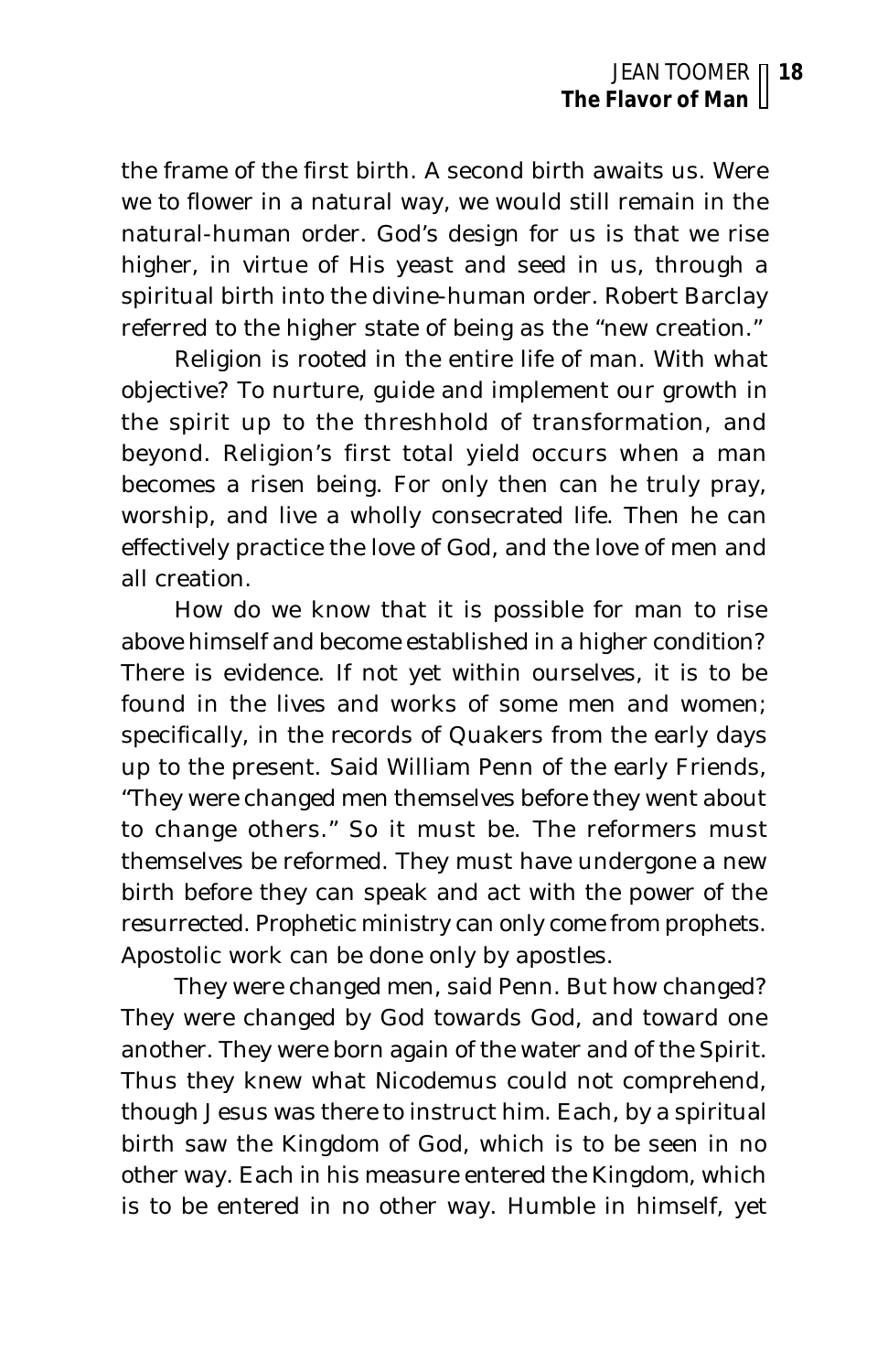exultant in the glory and goodness of God, William Dewsbury declared: "I witness I am regenerated and born again of the immortal Seed." Others of the early Friends gave essentially the same testimony in the same spirit.

Thus changed, how did they aim to help change others? Having themselves been through a major transformation, they would hardly want less for other men. They could not have been satisfied to effect small improvements in individual character and conduct, in social institutions and conditions, unless these were necessary means to the root-change. They saw a great, quiet, sweeping inward revolution awaiting all men, they the agents of it. The early Friends aimed to help others change as radically as they had been – to reach others, open them, bring them to Christ and to God, that by a spiritual birth all might enter the Kingdom, and none be left outside.

Of course, not all early Friends were thus empowered, and pointed. Had they been, then indeed their way of life would have been irresistible, expanding throughout England and beyond, unlocking the nations, gathering into its motion the peoples of the earth. That did not happen then. It is not happening now. But may it not happen, in God's time? Even in those days of the covering, some were Quakers more in name than in experience. Some drowsed in meetings, even as we. Some strayed, and had to be gathered again. Some even turned against the testimony and steamed off to other ends. Yet the truth is, and the wonder too, that the number of those opened extends considerably beyond the names we know best.

Through conscious and unconscious preparation, through effort and seeking crowned by God's grace, many Friends came up over. They arose in spirit, above that which had bound them, to a new consciousness of reality, to a new character, and consequently, to new behavior. As they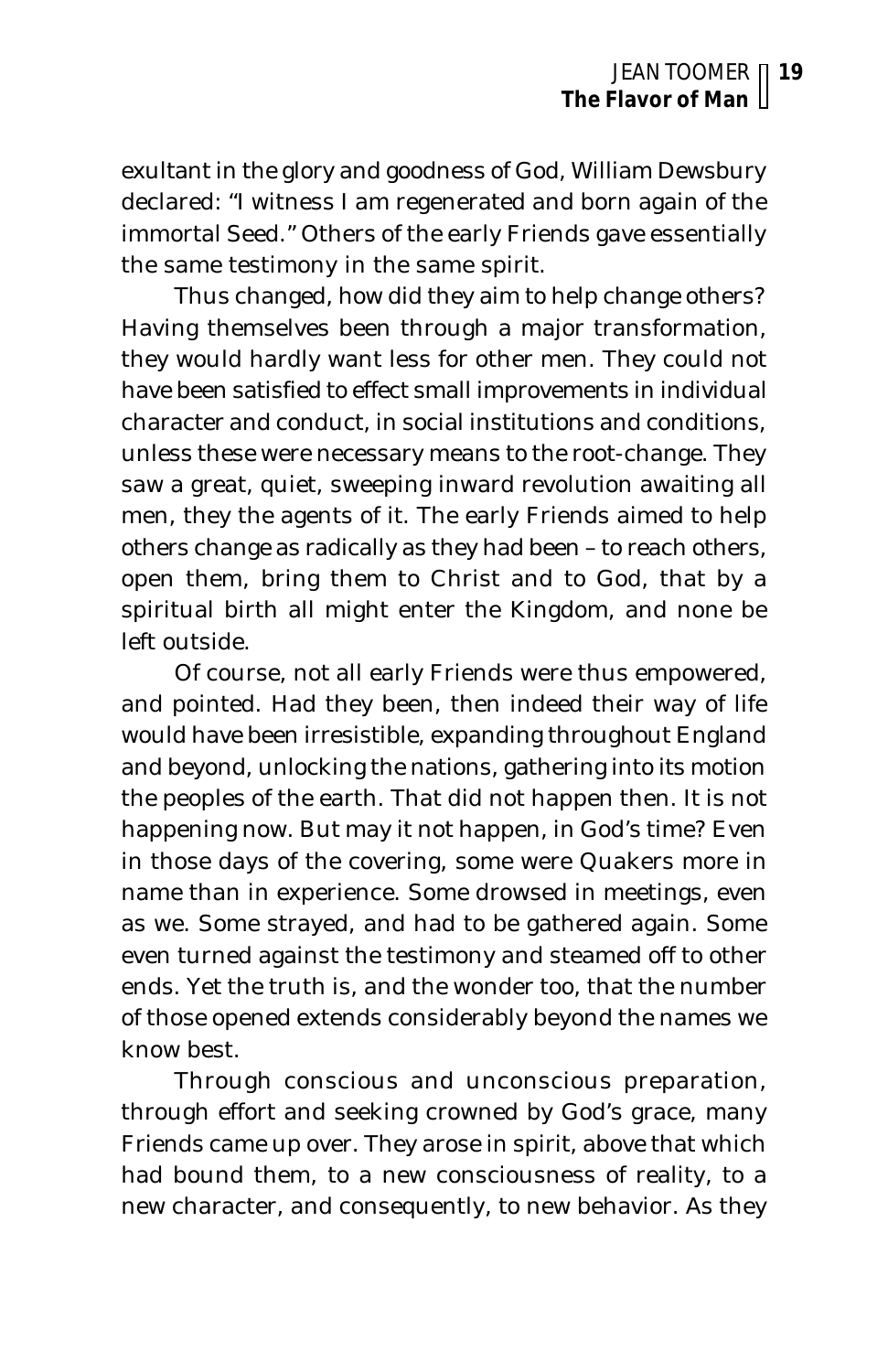arose, they deepened and extended. Their rise had elevation, depth and breadth. It was a deep rise. A deep rise characterizes all true spiritual transformations. It is to a deep rise that we of this day are called – not as an end but as a means, not because we may personally want it but because by and through it we will become really able to love and to serve God and man. Only as we so rise will our contemporary Quaker faith and practice have the vision and the power of the original. Only so will the Quaker message of today be, not simply an interpretation, but a glowing witness in our time of the progressive revelation of God in the lives of men.

The early Friends ascended to God before they extended to men. It was the rise that enabled them to extend. They continued ascending to God while they extended to men. They extended so that others might in their turn ascend. The purpose of extending through ministry and every kind of work was to enable others to experience the deep rise, the holy rise.

There are three progressive stages – seeking, ascending, extending. Asking, receiving, giving. The one is necessary to the other. Without receiving, what have we to give? As Gilbert Kilpack has said: "We must be served before we can serve." These stages are vividly illustrated in the life of George Fox.

Fox's phase of intensive seeking covered a period of about four years, beginning with his departure from home at the age of nineteen and culminating in his first decisive experience. It is so well known that we need not dwell on it, except to recall that throughout this stage, Fox, feeling himself a stranger in the earth, underwent all manner of trials, temptations, struggles, suffering – and some openings to the truth. Time and again his needs and problems impelled him to seek help from men. Each time he was thrown back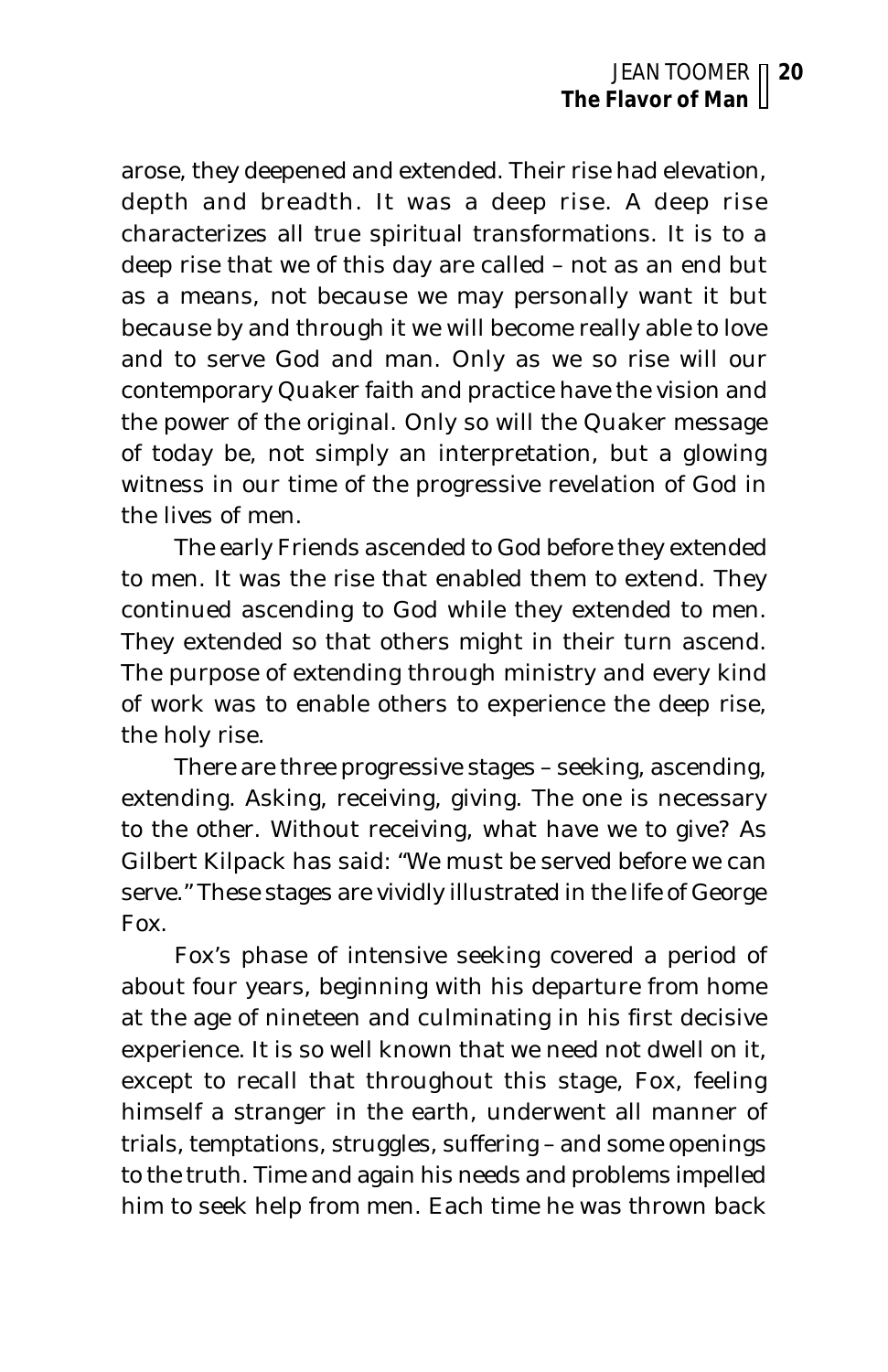upon himself. No one could reach him and speak to his condition. Presently he found himself in a locked situation. Then came the experience indicated in the often quoted passage, "And when all my hopes in all men were gone, so that I had nothing outwardly to help me, nor could I tell what to do; then, oh! then I heard a voice which said, 'There is one, even Christ Jesus, that can speak to thy condition': and when I heard it, my heart did leap for joy."

Most interpreters of the life of George Fox give an outstanding place to this experience, as indeed they should. Some give the impression that it was Fox's main and highest experience. To my mind, there is nothing to indicate that it was a deep rise. Not yet was he radically changed. Not yet did he extend to others, publishing the Truth. It was a rise of joy, to be sure. It marked the point where belief became a certainty and was reinforced by a higher authority. It was a turning point, without doubt. And, though not itself a transforming experience, it signalized, as we can see in retrospect, that Fox's arduous climb was soon to be graced by an effortless ascent.

Shortly thereafter, his desire for the Lord grew stronger, as did his zeal for direct knowledge of God and Christ, without help of man or book. God let him feel His love, which is endless and eternal, and in this love Fox saw himself as he was without God, and other men as they were without God. Now he was full within the current that was leading to his first deep rise. Something of the great heart of life was entering his life.

Again he felt the love of God, and, in its light he saw death and the working of death in men, and Christ and the working of Christ in men, as the way out of death into everlasting life. He saw all that is out of the light. As a pure fire arose in him, he was lifted by it into the light and given spiritual discernment; and there came to him a vision of the world being prepared for God's occupancy.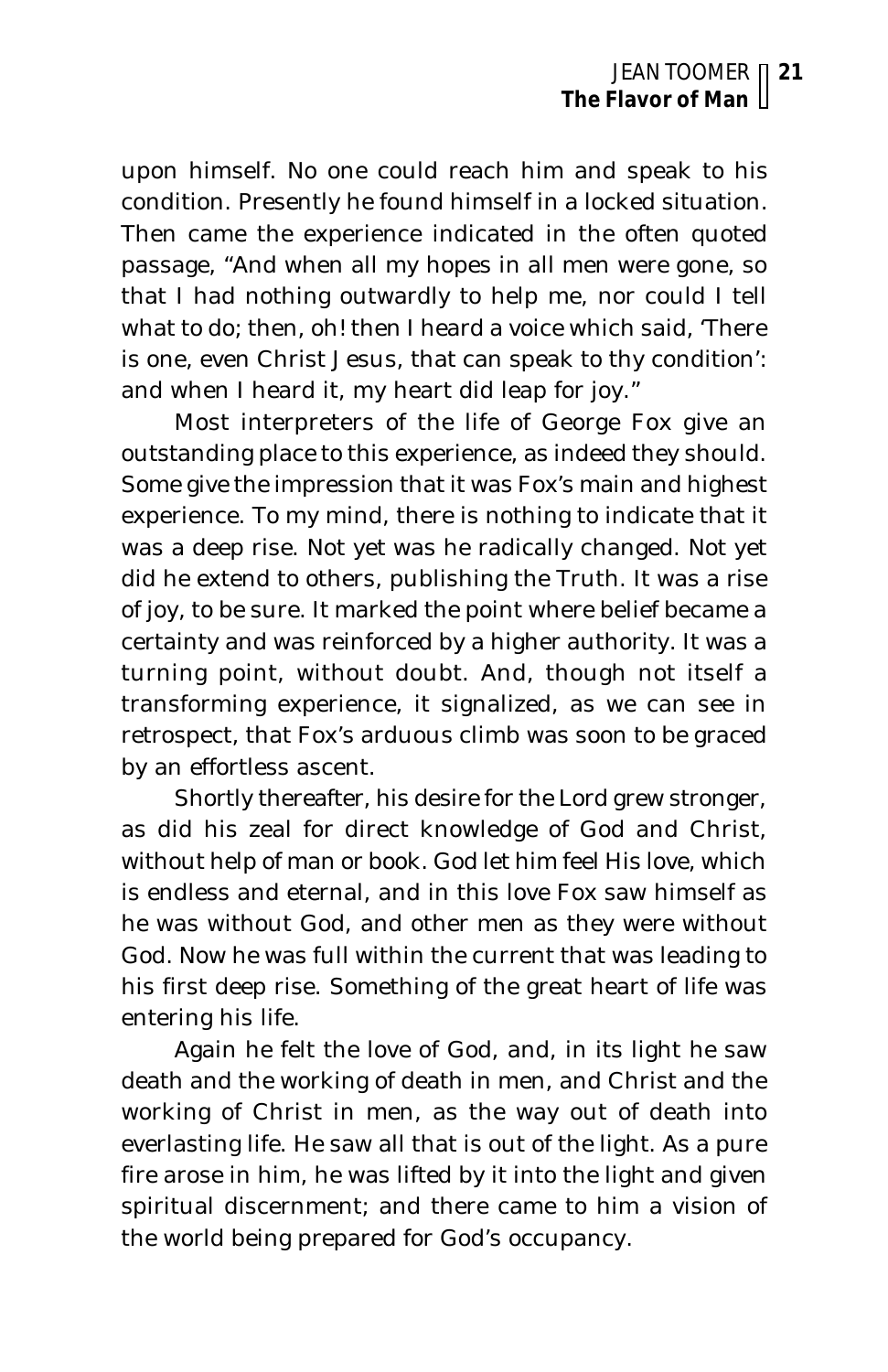And it was after all that, and only after it, that the Lord's power began to spring in George Fox and he went forth, extending to men, declaring the Truth, convincing them of the Reality of which he was convinced, turning them to the experience he was experiencing, telling them of the possibility of a sinless and holy life, in this life, above this life, before their bodies should die.

Towards the end of his twenty-third year Fox began his ministry, the many forms of his apostolic work. Not yet, however, had he completely come up over. He continued under temptations and sufferings for yet a while. We can see from the context that he felt himself somewhat held down when he had the opening recorded in the memorable words, "I saw also that there was an ocean of darkness and death, but an infinite ocean of light and love which flowed over the ocean of darkness."

Presently came his second deep rise. It was without doubt a major transformation. He called it a great work of the Lord. The experience lasted for about two weeks, after which he was a risen man, a Child of the Light, so changed that even his body appeared new-moulded. He wrote: "For I had been brought through the very ocean of darkness and death, and through and over the power of Satan, by the eternal, glorious power of Christ; even through that darkness was I brought, which covered-over all the world, and which chained down all, and shut up all in death." Thereafter his extension to men increased in height, depth, breadth; and many were the convincements.

Another ascent came about two years later. It is the one which most concerns us here. His account of it begins with the arresting declaration:

Now was I come up in spirit through the flaming sword, into the paradise of God. All things were new; and all the creation gave another smell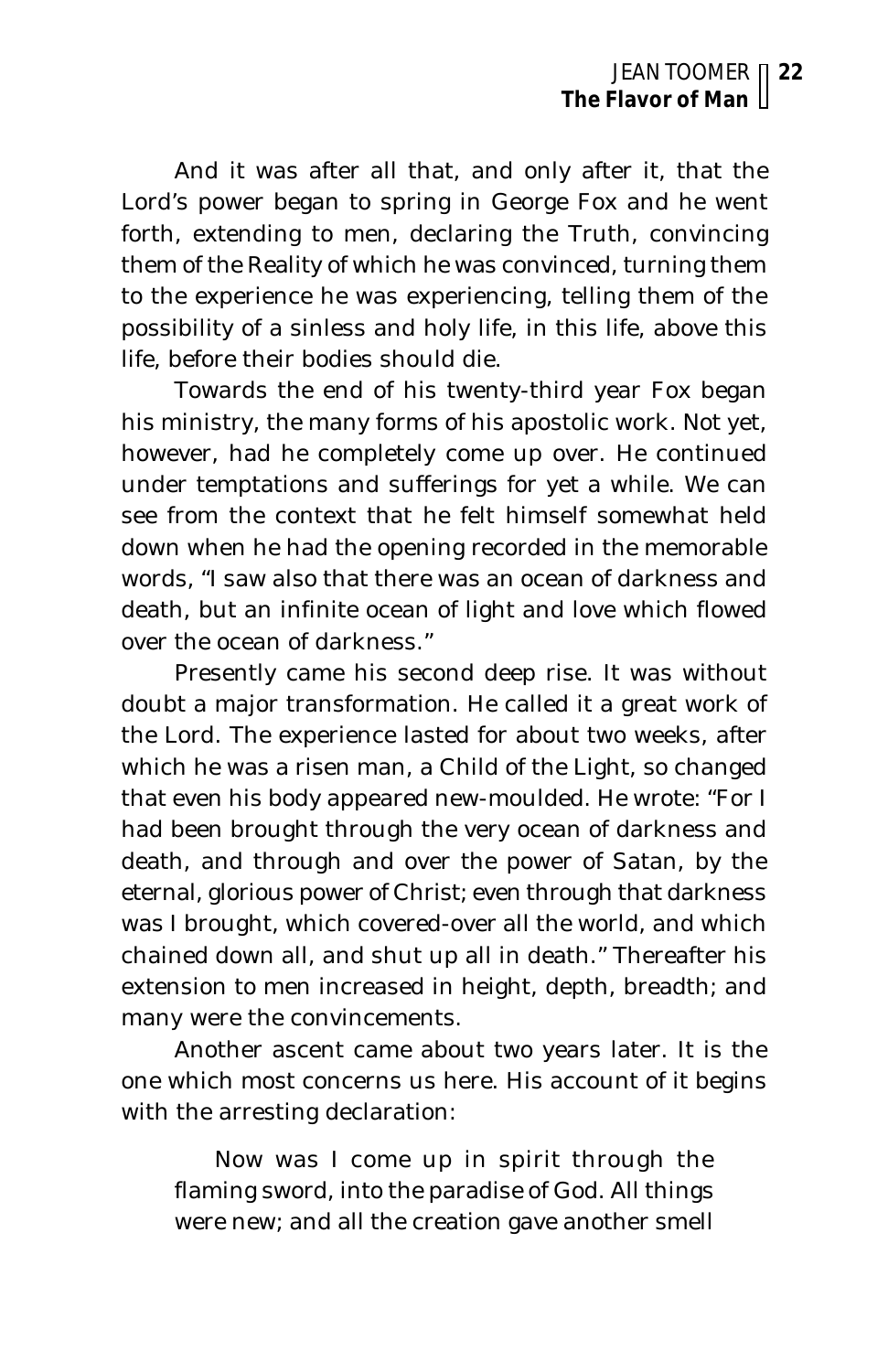unto me than before, beyond what words can utter. I knew nothing but pureness, and innocency, and righteousness, being renewed up into the image of God by Christ Jesus, to the state of Adam, which he was in before he fell.

On the basis of this testimony we can see that Fox had again quite risen out of the ordinary condition of man, this time into a higher condition which he recognized as a definite state, calling it the state of the unfallen Adam. Unless we have had a similar experience, we will not understand the nature of that state; but can we not sense the wonder and the fullness that would be ours were we in it? Surely it would seem enough to satisfy our aspirations. But not yet had the summit been reached. Fox goes on to say: "I was immediately taken up in spirit, to see into another or more steadfast state than Adam's in innocency, even into a state in Christ Jesus that should never fall." Though he did not say he rose into it, he realized that it is there, and attainable.

Three conditions of man! Two above the ordinary condition! As I understand it, men in the ordinary condition fulfill, at best, but one-third of their spiritual potentialities, usually less. Thus we see in a new light why spiritual scarcity prevails, and how there may be abundance. Risen to the state of the unfallen Adam, we would fulfill two-thirds of our potentialities. Only when transfigured into the state in Christ, would all our potentialities be realized.

Fox leaves no room for doubt that in his view, human beings, by growth and transformation, can so rise, higher and higher until, as he expressed it, they "grow up to the measure of the stature of the fulness of Christ." His mission among men was to enable them by God's grace to attain that fullness, that abundance, that wholeness, that holiness.

Knowing that men can rise, he also knew that, when partially risen, they are subject to fall – to rise again, sooner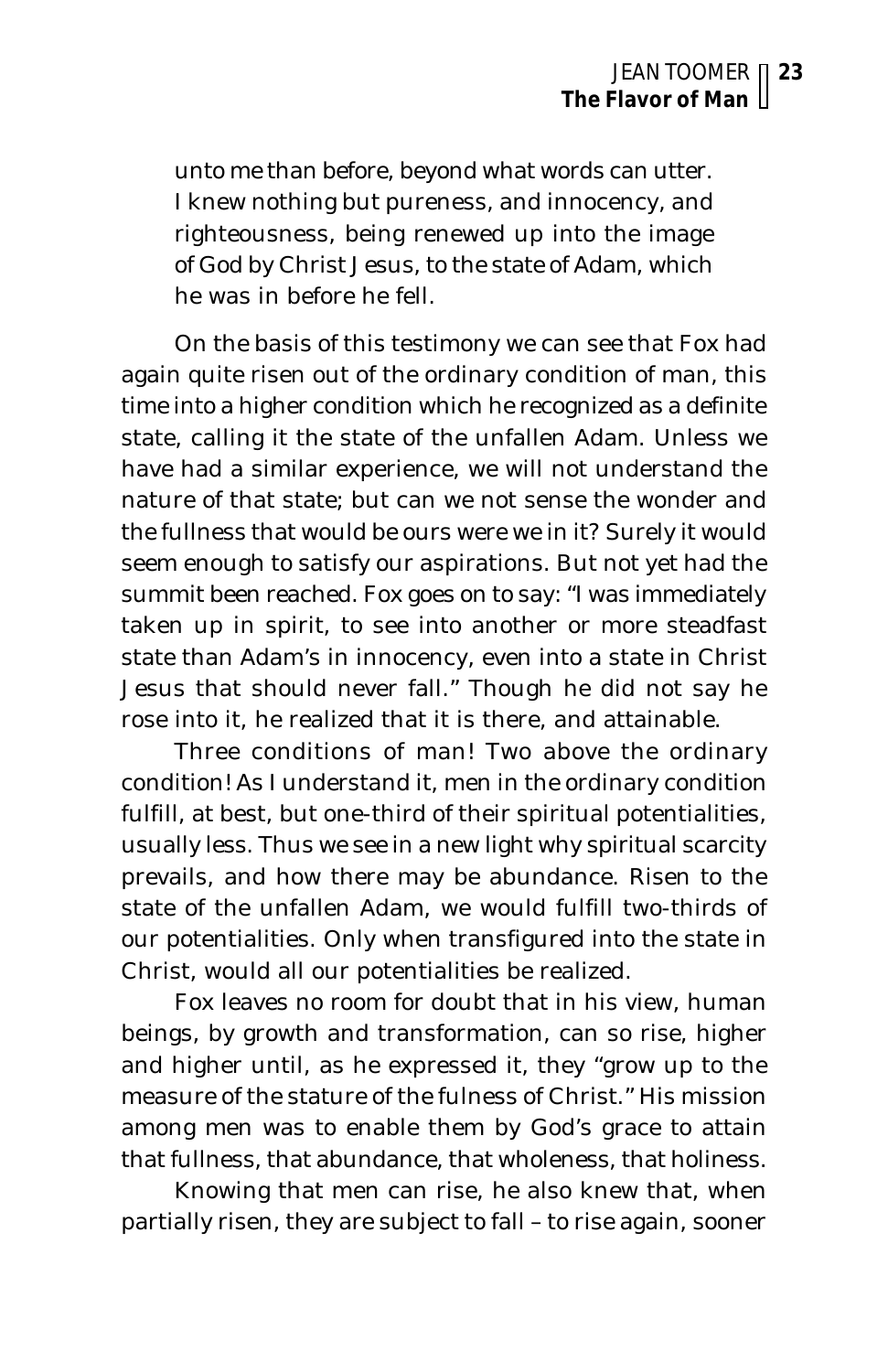or later to become firmly established in a risen state, so that it becomes one's abiding condition of life and being. George Fox was assured that he himself was thus established. Among the passages of the *Journal* that could be cited to show his attitude on this matter, I select but one, and this because it not only speaks to the point but throws light on one of the chief contemporary testimonies of the Society of Friends – the Peace Testimony.

Fox was taken from the House of Correction to the market-place, before the commissioners and the soldiers, and asked to fight for the Commonwealth, as captain of the new recruits. "I told them I knew from whence all wars arose, even from lust, according to James's doctrine; and that I lived in the virtue of that life and power that took away the occasion of all wars. But they courted me to accept their offer, and thought I did but compliment with them. But I told them I was come into the covenant of peace which was before wars and strifes were."

This shows, of course, that Fox was opposed to war on principle and because of religious conviction; and that, when put to the test, he refused to take part in it. It shows more, namely, that he was in the life that *is* peace-full. He was firmly established in the life and power wherein war is *impossible.* He was not making a choice. He was stating a fact, which to them was incomprehensible. Do we understand it? Do we realize that his testimony calls us to a complete emergence from the frustrated life that causes armed wars sometimes, antagonisms and strife all the time? The Quaker Peace Testimony, in its very essence, is a summons to arise.

Is there anyone in his right mind who would not want to fulfill this testimony in his own life? Can there be disagreement? In this we are united. And if we agree to this, we shall have to agree that we cannot rise to peace if we go to war.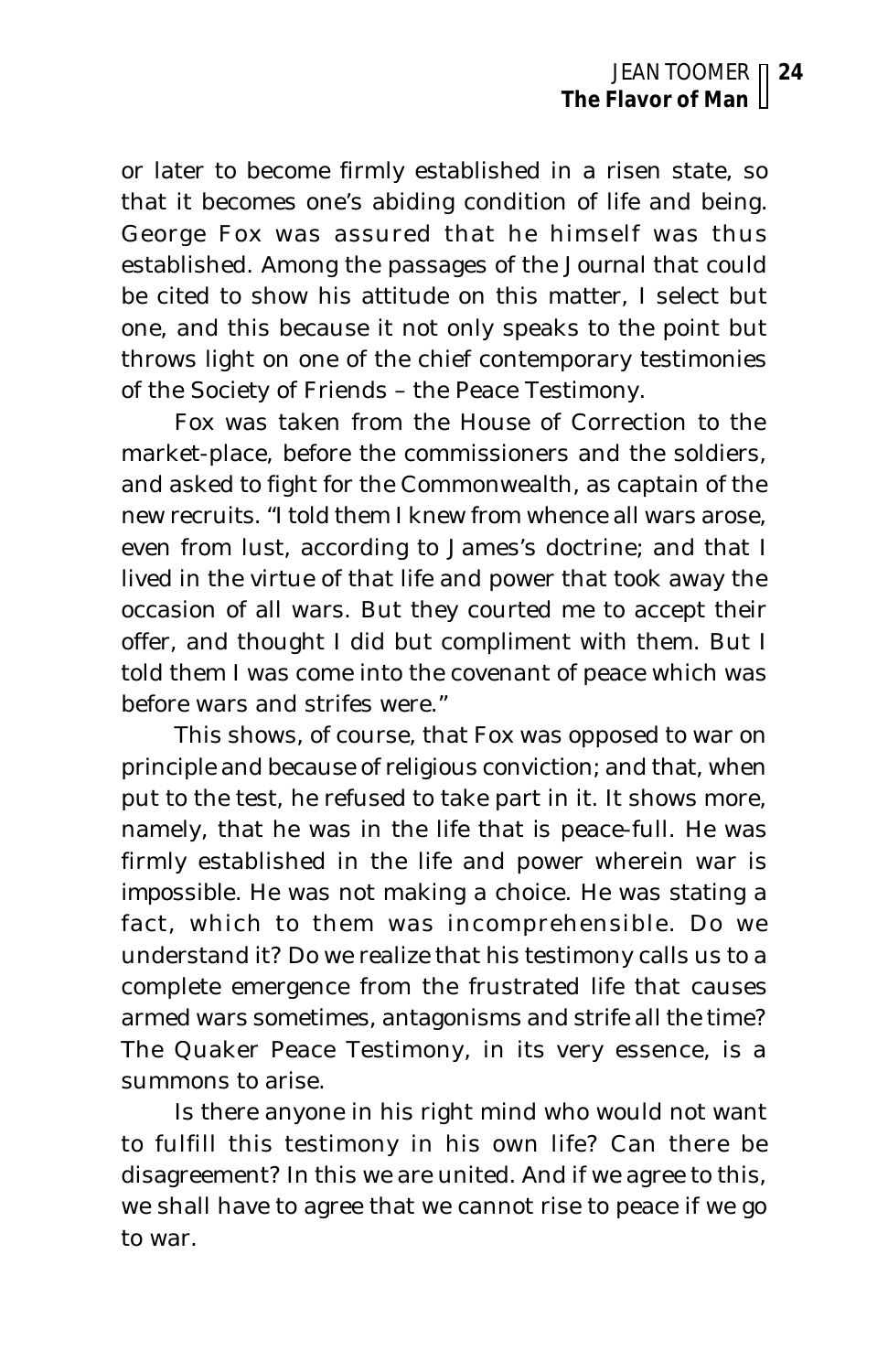Some, way down in themselves, in that knot of darkness, may doubt that men can rise through new birth into new men, in a world made new. The evidence of others, impressive as it is, does not thoroughly convince. One can but offer it, trusting that each will in time come to have the first-hand experience.

There are those today whose lives are demonstrations that upward transformation is possible. This is the very heart of the Quaker witness through the years, and of all major religions. It is inevitably given by every man and woman, the world over, whom God hallows and lifts up into a truer being. What is religion if not this? Christ's mission is to enable men through him to grow up to God.

As best we could, we have lifted our eyes to the hills. It may have seemed a bit hazy up there, the view none too clear. Our sight may be unaccustomed to such gazing. But we have seen, at least in idea, that there are two conditions of life above the one that most of us are in. We have had a glimpse of the stretch to the human summit – at which point man becomes more than man, he partakes of the divine. How do we feel? Are we encouraged or discouraged, challenged or overborne?

We may be sure that George Fox, writing of his transcending experiences, did so with the aim of pointing man to his true destiny and giving substance to man's hopes. We may be as sure that Rufus Jones and Thomas Kelly, in our day, wrote and spoke as they did with a similar aim. Yet many of us, on being shown the high vistas, feel not uplifted but downcast, even futile. How explain the discouragement so often felt when we are confronted with the rising terraces of human life? Perhaps we have believed ourselves to be more advanced than we actually are. Sight of the heights gives us a realistic view of our present position, and deflates our unwarranted assumptions. Our actual state of being is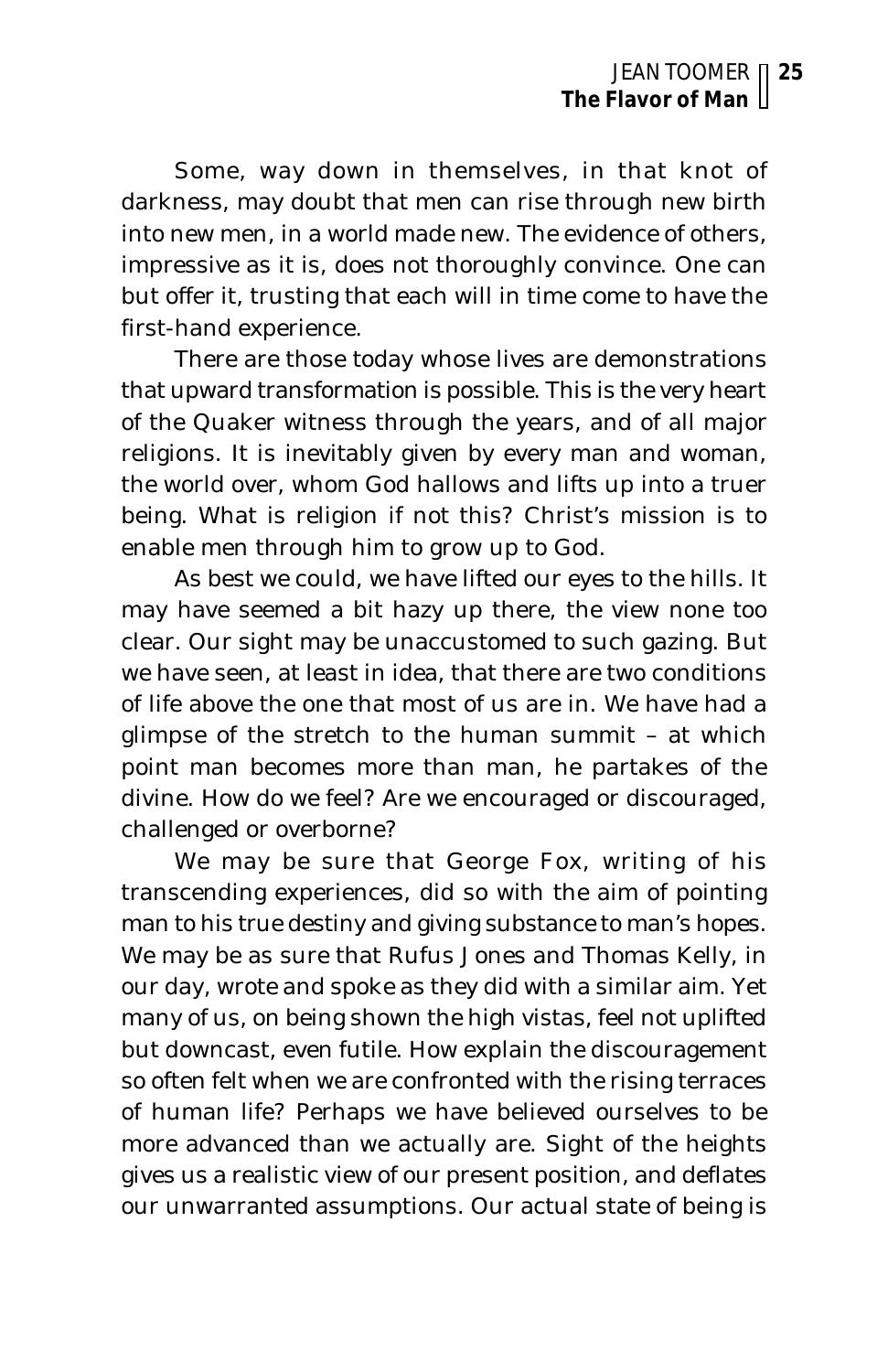not reduced, but our ego is. Perhaps we lack faith. Perhaps we forget certain of our experiences.

A deep rise, it should be repeated, is an enabling experience. By it we become able to do what previously we could only try to do. Though we may not yet have had a deep rise, every human being on earth has known enabling experiences of some kind, from childhood on.

I remember my trials as a child trying to learn to tell time. It was patiently explained to me; but I could not imagine how anyone ever came to know what those hands and figures meant. One day it happened. Something clicked in me and to my great joy I began to understand. I could do the impossible! That "something" which happened within me was an enabling experience with respect to telling time.

All have had similar experiences learning to read, to tie shoelaces, to skate, to swim, to drive a car, to create a poem. Remember how, when first taking up the study of a foreign language, or any subject that seemed foreign to us, we were totally on the outside of it; and then, lo and behold, we were on the inside. All along the line we have had growthcompelling experiences. Every skill we now possess was acquired partly by our efforts and partly by events occurring deep below the level of consciousness in the mysterious inner workings of man.

There are as many types of enabling experiences as there are fields of human endeavor, and within every type there are varieties. They continue to come to us, sometimes in the midst of action, sometimes in prayer, sometimes even while we sleep. In the life of prayer there are times when our efforts are given a sudden rise and movement forward by inner events which we cannot name. Thus we progress in the life of prayer. Thus we advance in life.

Shall we then limit ourselves? Shall we hold tight reins on our expectancy? Shall we say – Yes, our relatively minor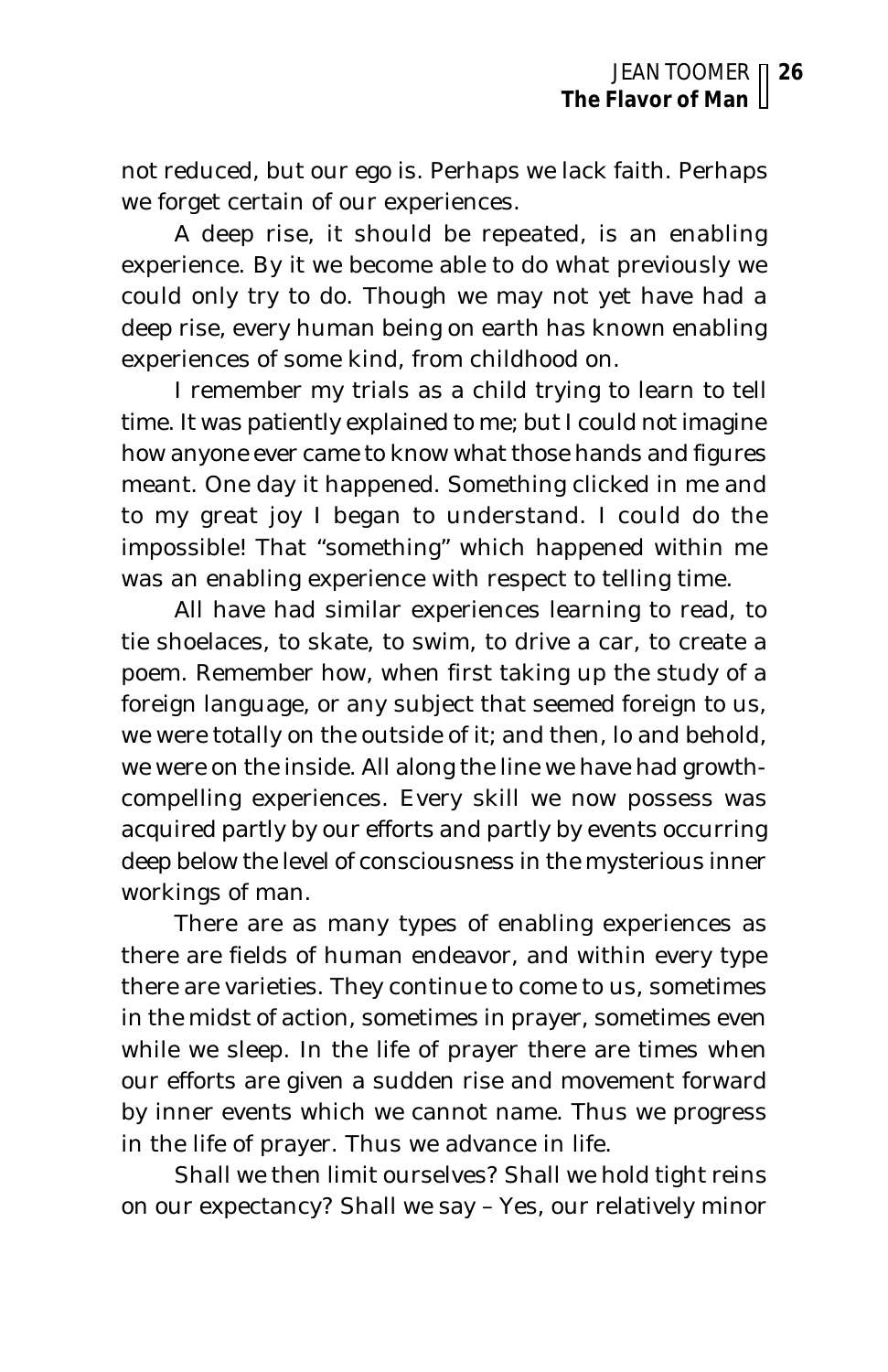efforts have been aided, but our major ones will never be? It is true that the crucial experiences which came to George Fox are of a higher order than those that occur in the general run of life. Need we therefore assume that only the lower orders are for us, the higher not at all? Is this faith? Is it God's will to give us only the little gifts that enable us to keep body and soul together and do the work of the world? Or has He in store for us also the greater gifts which will enable us to grow up to Him and serve His Kingdom? It seems to me that the very purpose of the little gifts is to develop us to the stage where we will be ready to receive the greater ones.

We have seen how Brother Lawrence was enabled, and George Fox. Rufus Jones recorded at least one of his higher enabling experiences, as did Thomas Kelly. One came to Antoine de Saint-Exupery while piloting an airplane over enemy territory; one to Starr Daly while in prison. The list is longer than we may think. Dante, William Blake, Thoreau, Emerson, Walt Whitman. . . . It includes not only those known through their written records, but a large number unrecorded. Are we left out? For the time being, perhaps; but not forever. If we do our part, then, in God's own time, there shall happen even to the least of His children all that has happened to the greatest. On this faith I stand. Let us stand together.

There is no good reason for us, the spiritual descendants of George Fox, to be as he found so many Christians of his day. He said of them: "For, of all the sects in Christendom (so-called) that I discoursed withal, I found none that could bear to be told that any should come to Adam's perfection, into that image of God, and righteousness and holiness that Adam was in before he fell; to be clear and pure without sin, as he was. Therefore how should they be able to bear being told that any should grow up to measure of the stature of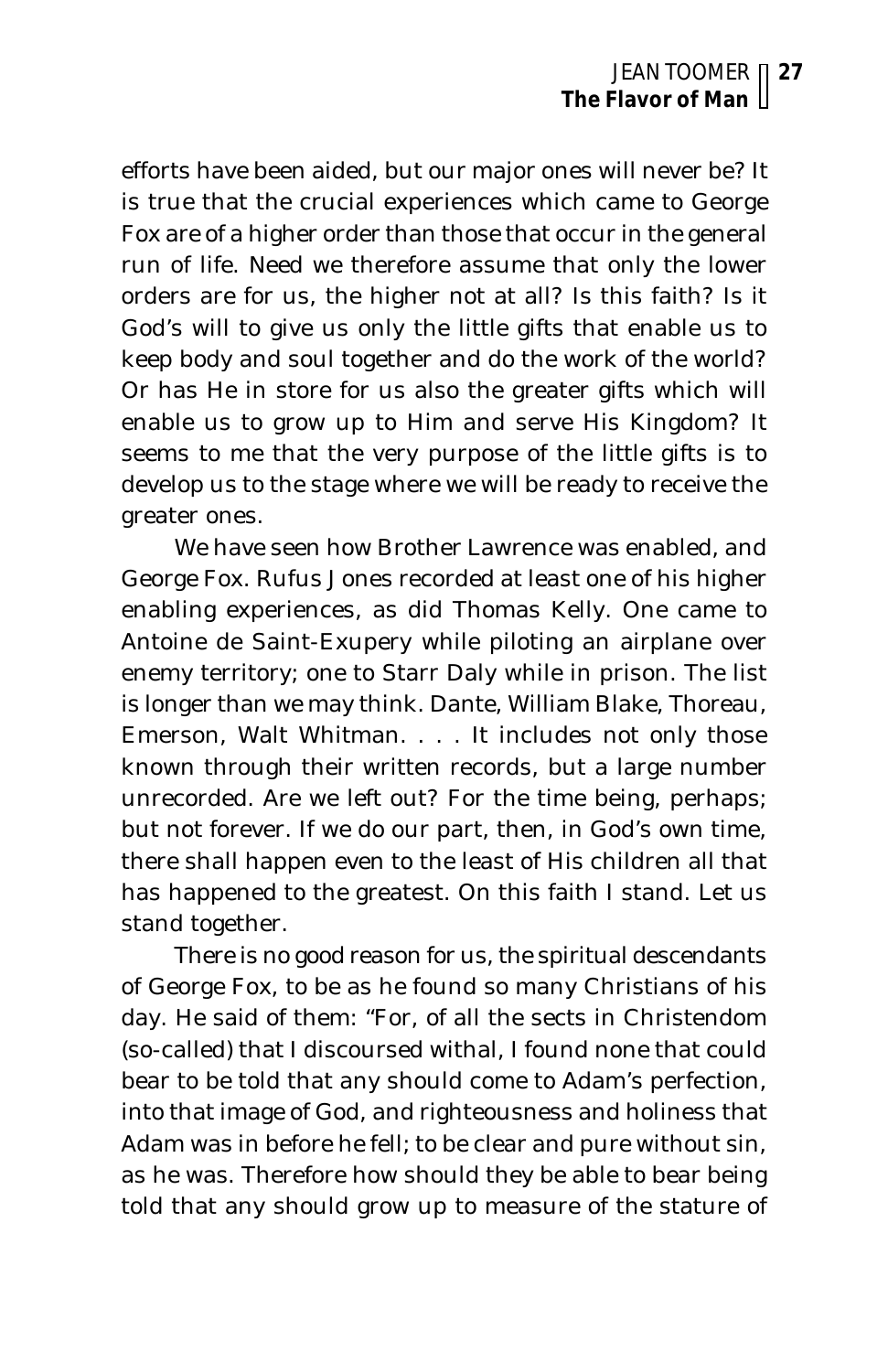the fulness of Christ?" Surely we can bear to be told, and to believe. Otherwise why be Quakers?

Rufus M. Jones wrote, "The unique epochs are those in which man has risen above himself and discovered the Unseen World where he belongs. Then one does what he couldn't." He too called us to a deep rise, a holy rise, that thereby we might become able – ever more able.

God, to whom all things are possible, can help us make in this century a great epoch. The power and the glory are His. Our part is to aim our lives that way, doing creatively whatever we are called to do, upholding each other, opening ourselves more and more so that we may pray with the power of prayer, and worship with the height and depth of worship. At the right moment, the Light of the World will break through our clouds, and radiance come full upon us.

In the human life of this era it is still possible to ascend and extend. In the America of today there are hills that for us can be Pendle Hills, if we are risen within ourselves. On earth there are more people than ever before, beset by more problems and a greater danger. We need, more than ever, that some seekers shall find, shall receive the light and love that liberates us from our ego-prisons, and works a resurrection. And it will happen, if God so wills. In our day some people somewhere shall be born of God, and become agents of the Power, and form with one another a loving body to cherish the life and share it with mankind.

Man, if he so wills, can do much for man, but only in the natural and human orders. We can be men only if we help each other. God alone can lift man into His order, and impart the substance of the divine. To want less than this is to miss the high purpose of religion; is, for Friends, to disavow the origin and aim of their own testimonies; is, for any and every man to consign himself to the welter of evils and conflicts which can never be resolved save as we emerge from scarcity by receiving life from the sacred source within